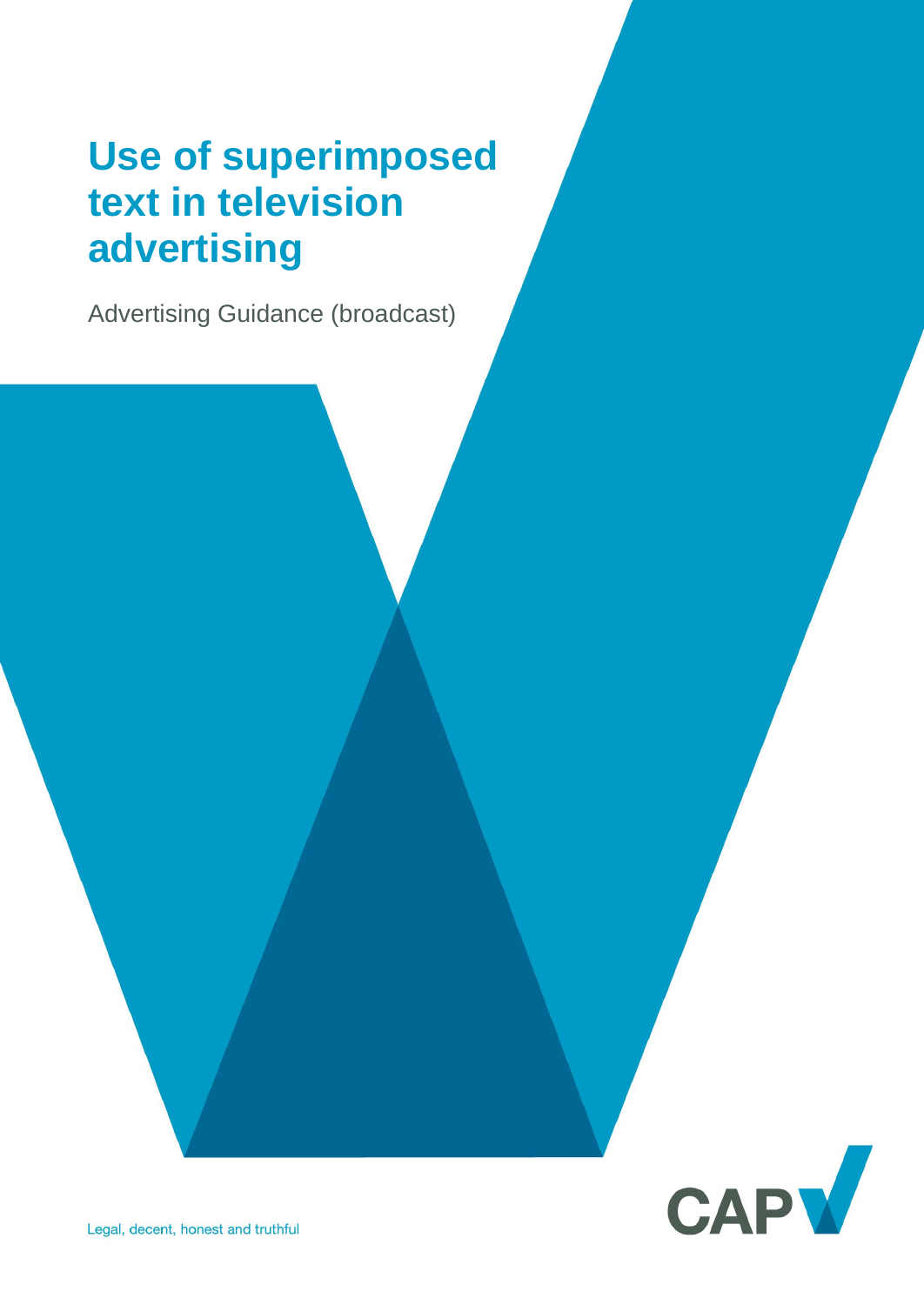## **Foreword**

The Broadcast Committee of Advertising Practice (BCAP) offers guidance on the interpretation of the UK Code of Broadcast Advertising (the BCAP Code) in relation to broadcast advertisements.

The Committee of Advertising Practice (CAP) offers guidance on the interpretation of the UK Code of Non-broadcast Advertising and Direct & Promotional Marketing (the CAP Code) in relation to non-broadcast marketing communications.

Advertising Guidance is intended to guide advertisers, agencies and media owners on how to interpret the Codes but is not a substitute for those Codes. Advertising Guidance reflects CAP's and/or BCAP's intended effect of the Codes but neither constitutes new rules nor binds the ASA Councils in the event of a complaint about an advertisement that follows it.

For pre-publication advice on specific non-broadcast advertisements, consult the CAP Copy Advice team by telephone on 020 7492 2100, by fax on 020 7404 3404 or you can log a written enquiry via our [online request form.](https://www.asa.org.uk/advice-and-resources/bespoke-copy-advice.html)

For advice on specific TV advertisements, please contact [Clearcast.](https://www.clearcast.co.uk/)

For the full list of Advertising Guidance, please [visit our website.](https://www.asa.org.uk/advice-and-resources/resource-library.html)

#### **Committee of Advertising Practice**

Mid City Place, 71 High Holborn London WC1V 6QT Telephone 020 7492 2200 Textphone 020 7242 8159 Email: enquiries@cap.org.uk **CAP UK**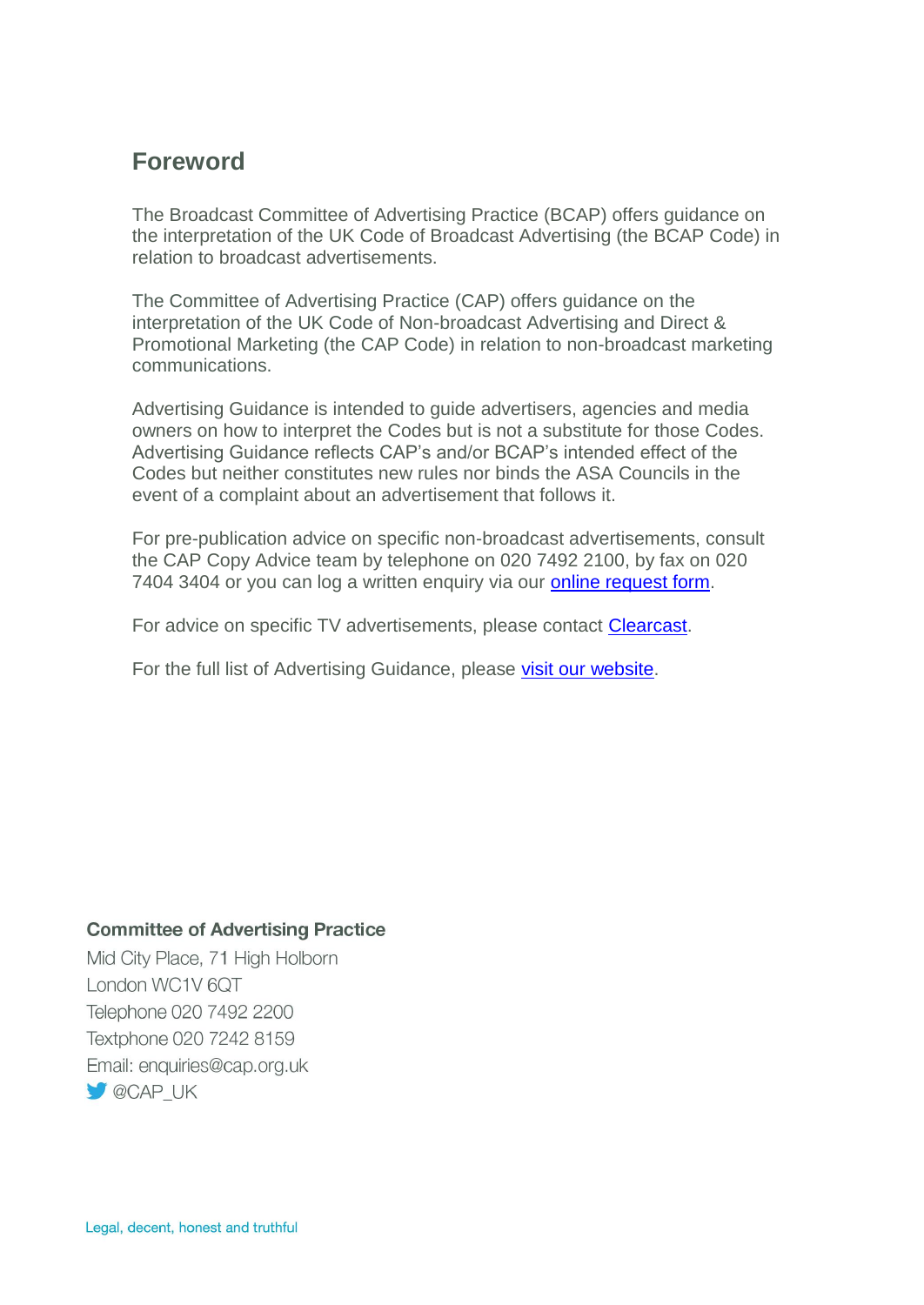## **Background and principles**

## **1. Purpose**

- 1.1. This guidance concerns the use of superimposed text often referred to using the term "supers" – in TV advertising. Supers provide viewers with additional information usually because it is required for legal or regulatory purposes.
- 1.2. Section 319 of the Communications Act 2003 requires "(h) that the inclusion of advertising which may be misleading, harmful or offensive in television and radio services is prevented". This function is contracted out to BCAP and the ASA by Ofcom. Alongside the primary focus on preventing misleading advertising detailed below, the guidance may also be relevant to supers included for the purposes of preventing harm (e.g. product safety warnings).
- 1.3. The guidance assists advertisers and practitioners in ensuring that advertisements using superimposed text are compliant with BCAP Code rules on misleading advertising. In particular, rule 3.11 requires that "qualifications must be presented clearly"; it also directs Code users to this guidance.

Practitioners should prepare ads responsibly ensuring that viewers can read all the information presented.

- 1.4. Compliance with rule 3.11 and other relevant misleading advertising provisions depends on both the content of the supers and their presentation in the context of the wider advertisement. This guidance focuses primarily on the technical aspects of presenting supers providing a set of technical guidelines that BCAP considers sufficient to ensure that viewers have a reasonable opportunity to read the information contained.
- 1.5. Ultimately, it is for the ASA, as the body that enforces the BCAP Code, to decide whether an ad complies with the BCAP Code based on relevant information – including this guidance – and an assessment of the advertisement's likely impact on viewers. As such, compliance with the guidelines set out below alone does not ensure compliance with the misleading advertising provisions of the Code.

The General Principles section below outlines BCAP's view on how, in general, practitioners should approach the use of supers with appropriate diligence. Subsequent sections deal with different technical issues involved.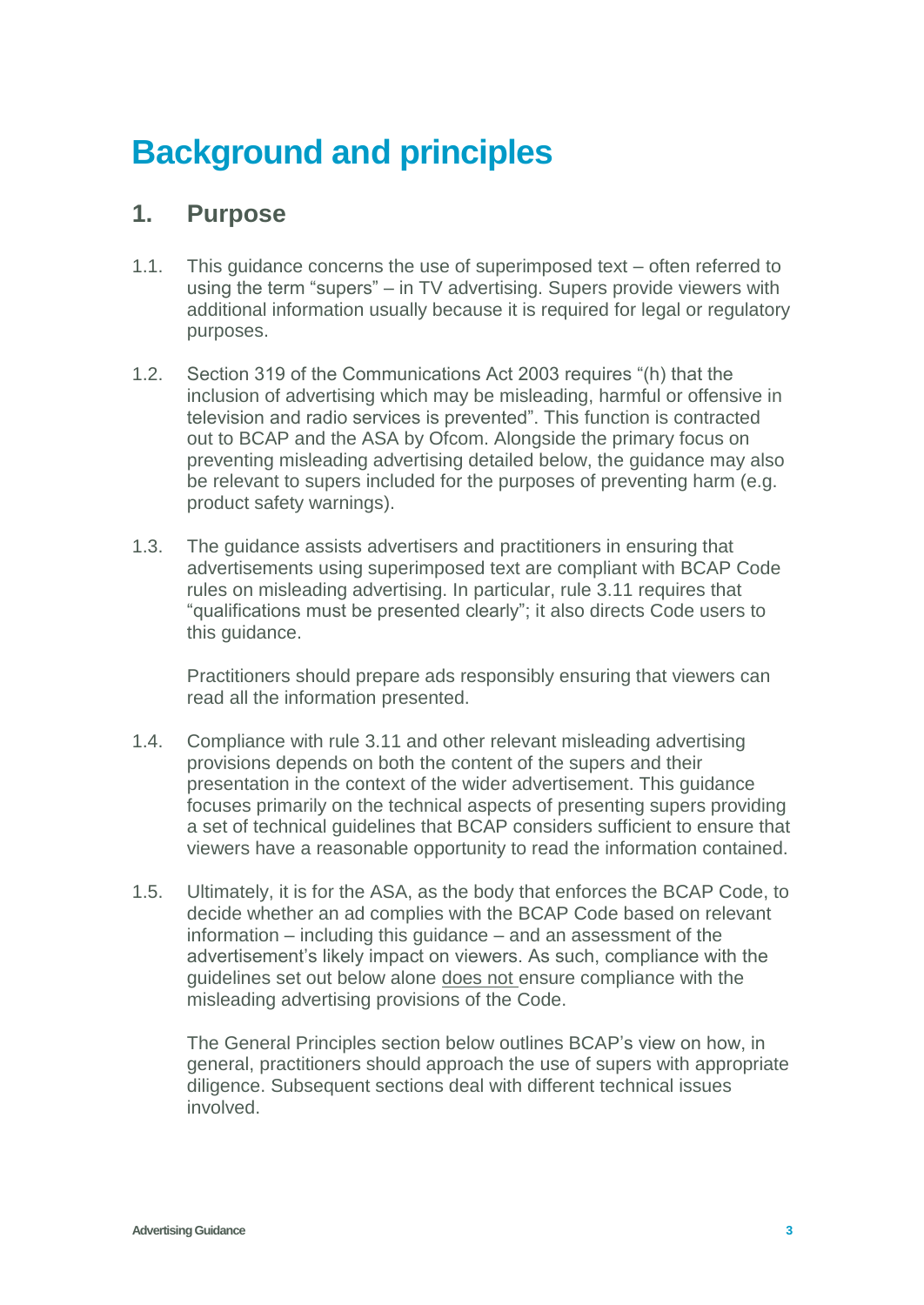## **2. Scope**

#### 2.1. **Where is the guidance relevant**?

This guidance applies to advertisements appearing in Ofcom-licensed TV services, including live television and time-shifted channels. The guidance does not apply to:

- interactive text services:
- videotext services; or
- other TV-like services, such as video-on-demand, which are not regulated under the BCAP Code.

With the exception of the provisions of section 11 below, subtitling access services are also outside scope. Technical standards on the provision of access services are regulated by Ofcom.

#### 2.2. **Types of text appearing on-screen**

TV advertising includes or is broadcast with various types of text; the guidance does not apply to all text appearing on screen during an ad.

The main types are:

- a) text superimposed onto an advertisement (usually, at the bottom of the creative);
- b) text or graphics containing text within the creative of an advertisement itself; and
- c) subtitling added to the broadcast content as part of an access service.

This guidance applies to (a); where supers are added for the purposes of complying with the misleading advertising provisions of the BCAP Code.

See section 2.4 below for details of where parts of the guidance apply or are relevant to text included for other purposes.

#### 2.3. **Relevance of other text appearing in TV ads**

Text or graphics containing text that are included in the main creative of an advertisement are not subject to these guidelines. However, such text is relevant in relation to certain provisions, such as those on calculation of the duration of hold for the supers themselves (see section 8 below). They must also comply more generally with the BCAP Code's rules on misleading advertising.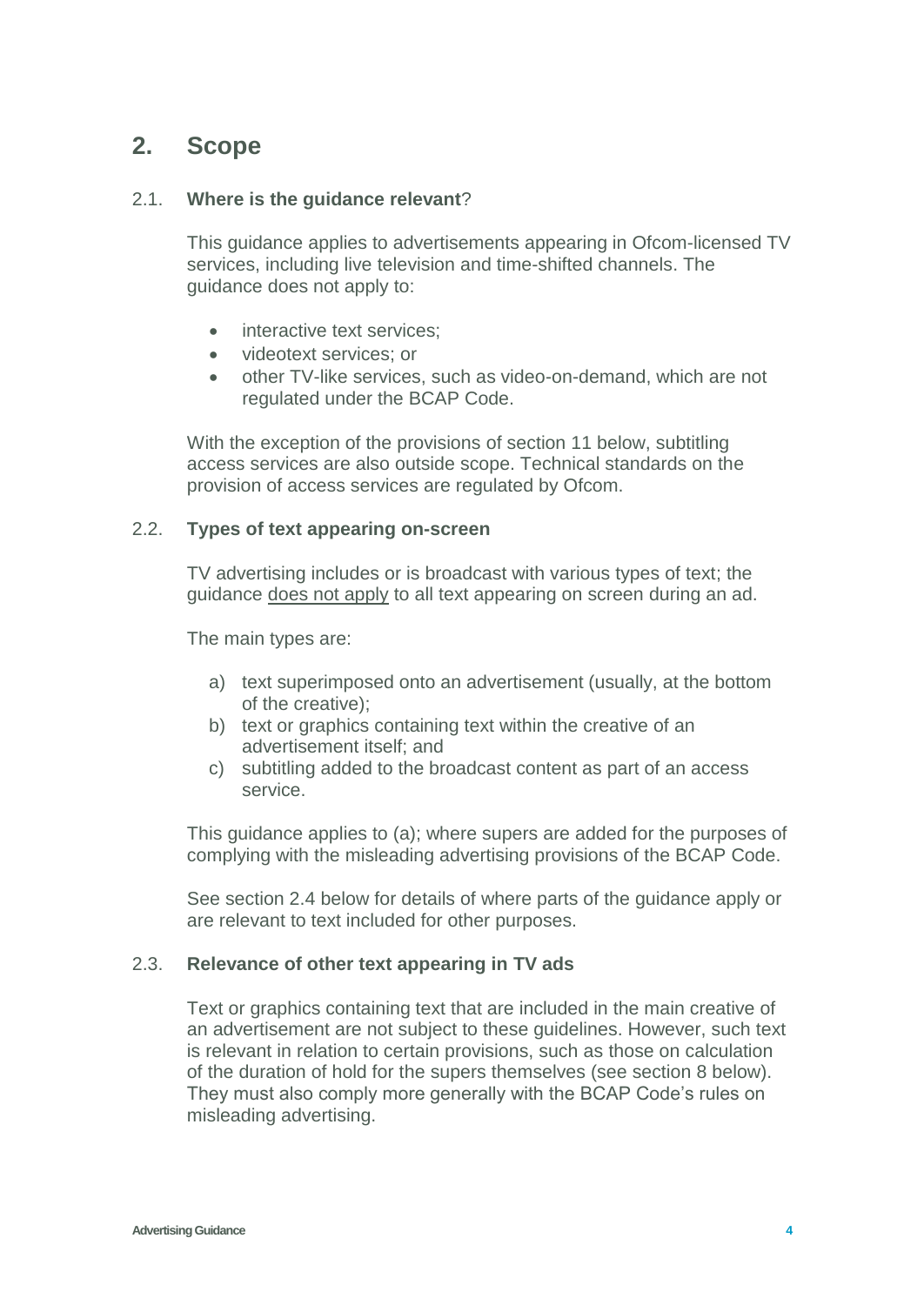#### 2.4. **Superimposed text required by other bodies**

Statements or other information that the law, statutory regulators and other bodies require in TV ads are not controlled by BCAP rules on misleading advertising. The guidance does not apply to supers added, for example, to make statements about copyright or information included as part of voluntary responsible messaging schemes.

Relevant parts of the guidance – mainly, the technical sections 5-10 that seek to ensure legibility of supers – do apply to supers included for the purposes of satisfying the requirements of other statutory frameworks. For example:

- financial services advertising is regulated under BCAP Code section 14, which includes several mandatory information requirements mirroring provisions of financial services legislation controlled by the Financial Conduct Authority; and
- medicines advertising is regulated under BCAP Code section 12, which includes mandatory information requirements mirroring medicines legislation controlled by the Medicines and Healthcare product Regulatory Agency.

As with text appearing in the main ad creative, these forms of text are counted for the purposes of duration of hold calculations described in section 8 below.

## **3. Legal framework and ASA decision-making**

3.1. The ASA's interpretation of the misleading advertising section of the BCAP Code takes into account the Consumer Protection from Unfair Trading Regulations 2008 (the CPRs).

The CPRs require that advertising must not contain misleading claims, or omit material information, to the extent that the advertisements are likely to affect consumers' transactional decisions about products or services adversely.

The effect on consumers is considered from the point of view of the average consumer. The average consumer is assumed to be reasonably well-informed, reasonably observant and circumspect. If an advertisement is targeted at a particular group of people, it is considered from the point of view of the average member of that group.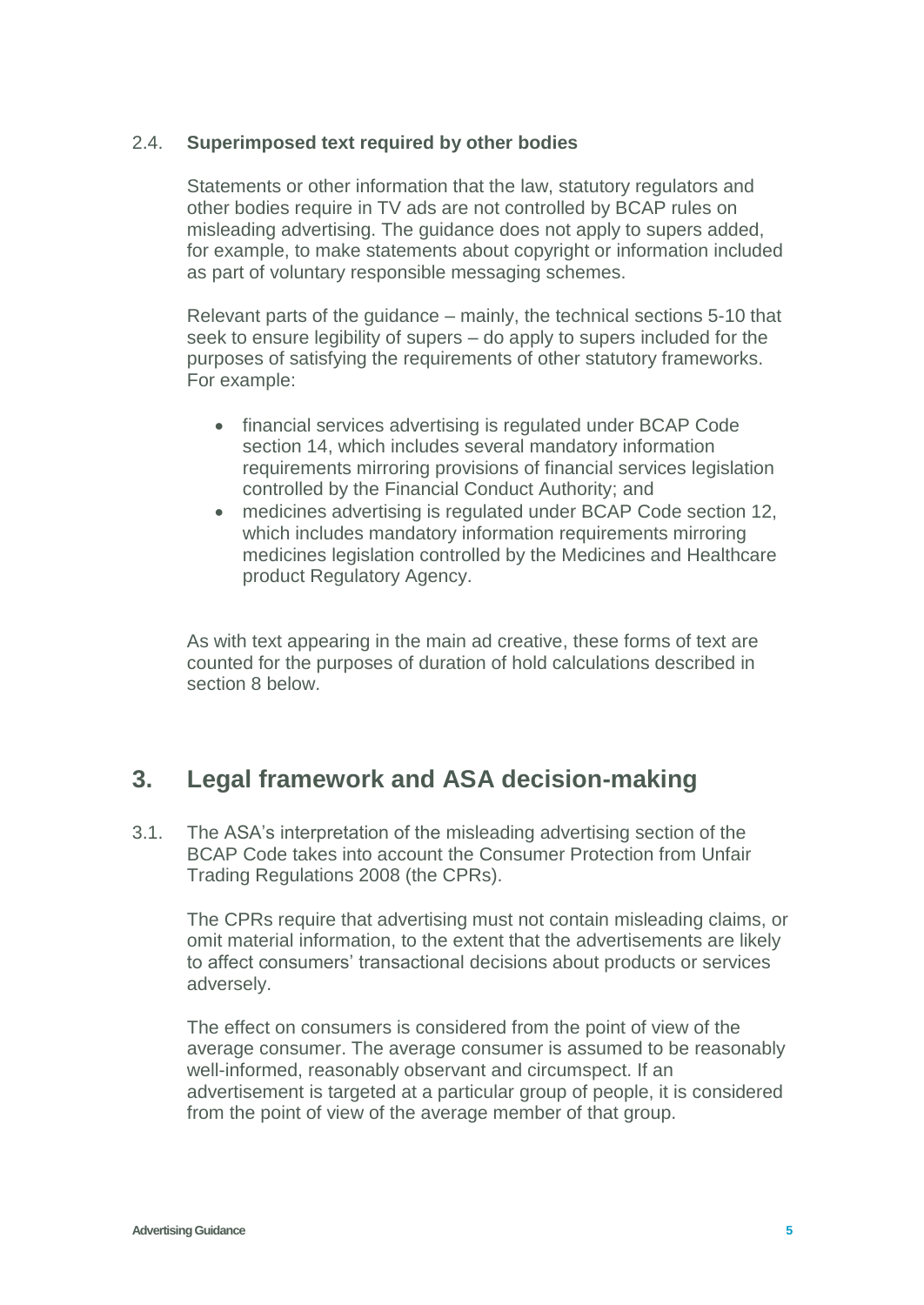- 3.2. The ASA will have regard to this Advertising Guidance in cases involving superimposed text when considering whether a TV advertisement is likely to breach BCAP's misleading advertising rules.
- 3.3. Practitioners are cautioned that the guidance is only one consideration in the ASA's decision-making on relevant cases. The ASA will consider both the content of supers and their visual presentation within the context of the wider advertisement.

This guidance focuses primarily on the technical aspects of presentation such as text size and duration of hold. It provides a set of guidelines that BCAP considers sufficient to ensure that viewers have a reasonable opportunity to read the information presented. However, it does not cover the substance of what information must be included to satisfy the requirements of the BCAP Code. As such, presentation of supers in line with this guidance might still breach the Code, if their content is likely to mislead, either of itself or in the context of its presentation as part of the ad as a whole.

- 3.4. The guidance may be revised as a result of ASA rulings and changes in the industry.
- 3.5. This Advertising Guidance recommends an approach to presenting information through superimposed text that BCAP considers likely to be acceptable. For the avoidance of doubt, it does not proscribe other approaches, nor is it intended to stifle innovation.

If complaints are received about a TV ad in which advertiser has chosen to depart from the approach recommended, the ASA will expect the advertiser to justify why an advertisement does not mislead as a result.

### **4. General principles**

4.1. BCAP Code rule 3.11 requires that qualifying information "must be presented clearly" and refers TV broadcasters to this guidance to assist them in ensuring that superimposed text complies with the Code.

The aim is to achieve a level of legibility that will enable an interested viewer, who makes some positive effort, to read all the information contained in the supers. The general principles in this section are intended to complement the more specific, technical guidance in the sections that follow in order to achieve this aim.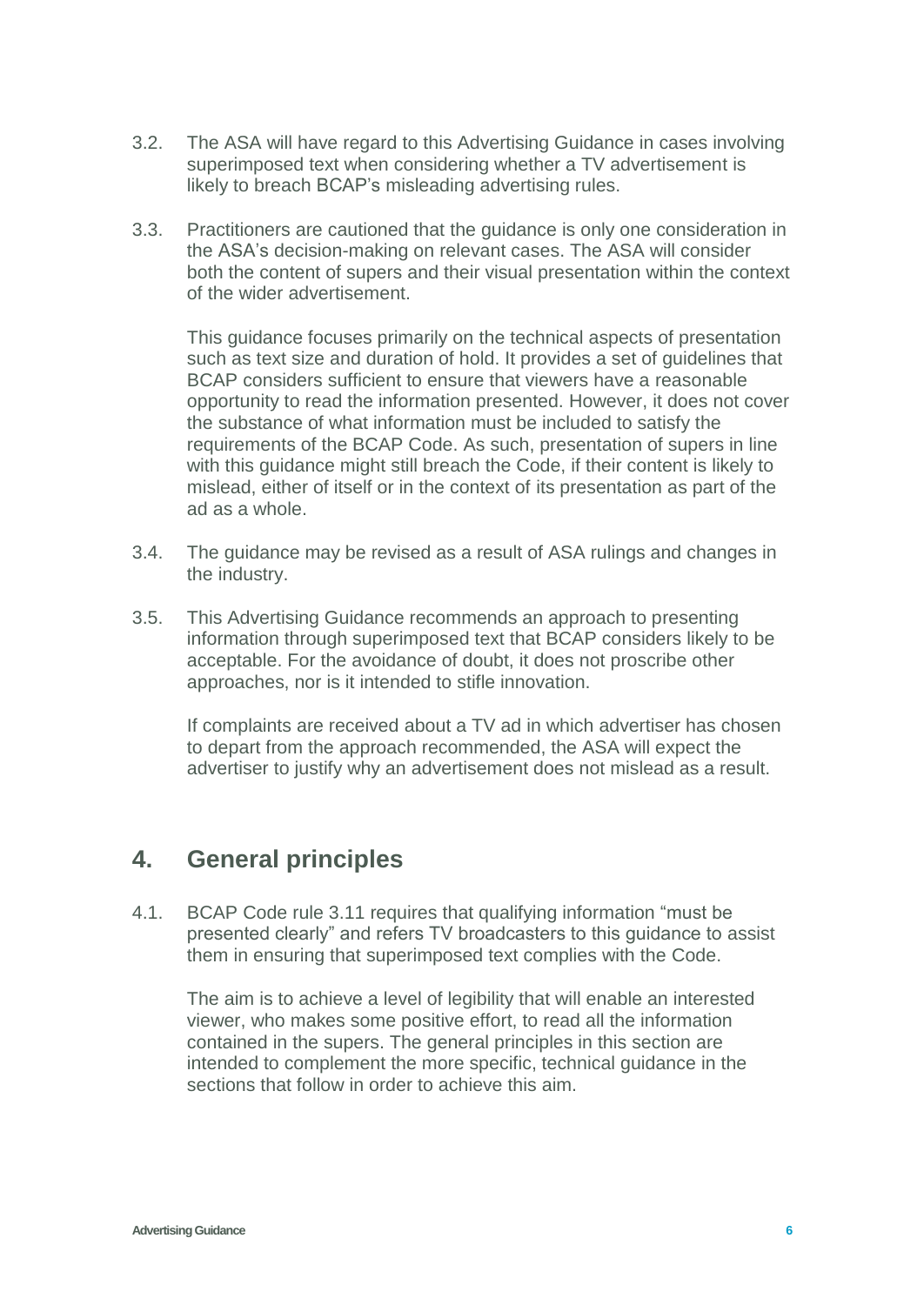- 4.2. TV advertising is inherently limited by time and space. Viewers can only reasonably be expected to absorb information, if it is conveyed clearly. The use of superimposed text should therefore be kept to a minimum.
- 4.3. Long or otherwise complex superimposed text even if it follows many of the guidelines laid out in the sections below – is likely to be more difficult for viewers to understand, heightening the risk of them being unable to read it. In such cases, the ASA may conclude that the advertisement, taken as a whole, does not comply with the Code.
- 4.4. Where appropriate, superimposed text may be used to:
	- expand or clarify a claim;
	- make qualifications;
	- resolve minor ambiguities; or
	- state necessary terms and conditions.

Examples of these uses include:

- clarifications (e.g. "car model X with feature Y shown");
- qualifications of a product characteristic or depiction (e.g. "sequence shortened");
- promotional terms (e.g. "closing date 31 August"); or
- conditions of an offer (e.g. "excludes NI stores").

Where a qualification is particularly significant – because it is very important to viewers' understanding of a claim in the main creative – other measures should be taken to place emphasis on it. For instance, by:

- amending the main claim to make it easier to understand;
- including the relevant qualifier in the main ad creative;
- using the voice-over to further draw viewers' attention to it; and/or
- using a longer recognition period when calculating the duration of hold.

BCAP acknowledges that there are a variety of different approaches to achieving this and that these will vary dependent on the information being conveyed and the wider context of the ad. Practitioners should nevertheless expect that, at a minimum, the ASA is likely to expect them to demonstrate that they have taken steps, such as those listed immediately above, to bring particularly significant qualifying information to viewers' attention.

Qualifications that go so far as to contradict a claim made elsewhere in a way that is likely to mislead are not acceptable.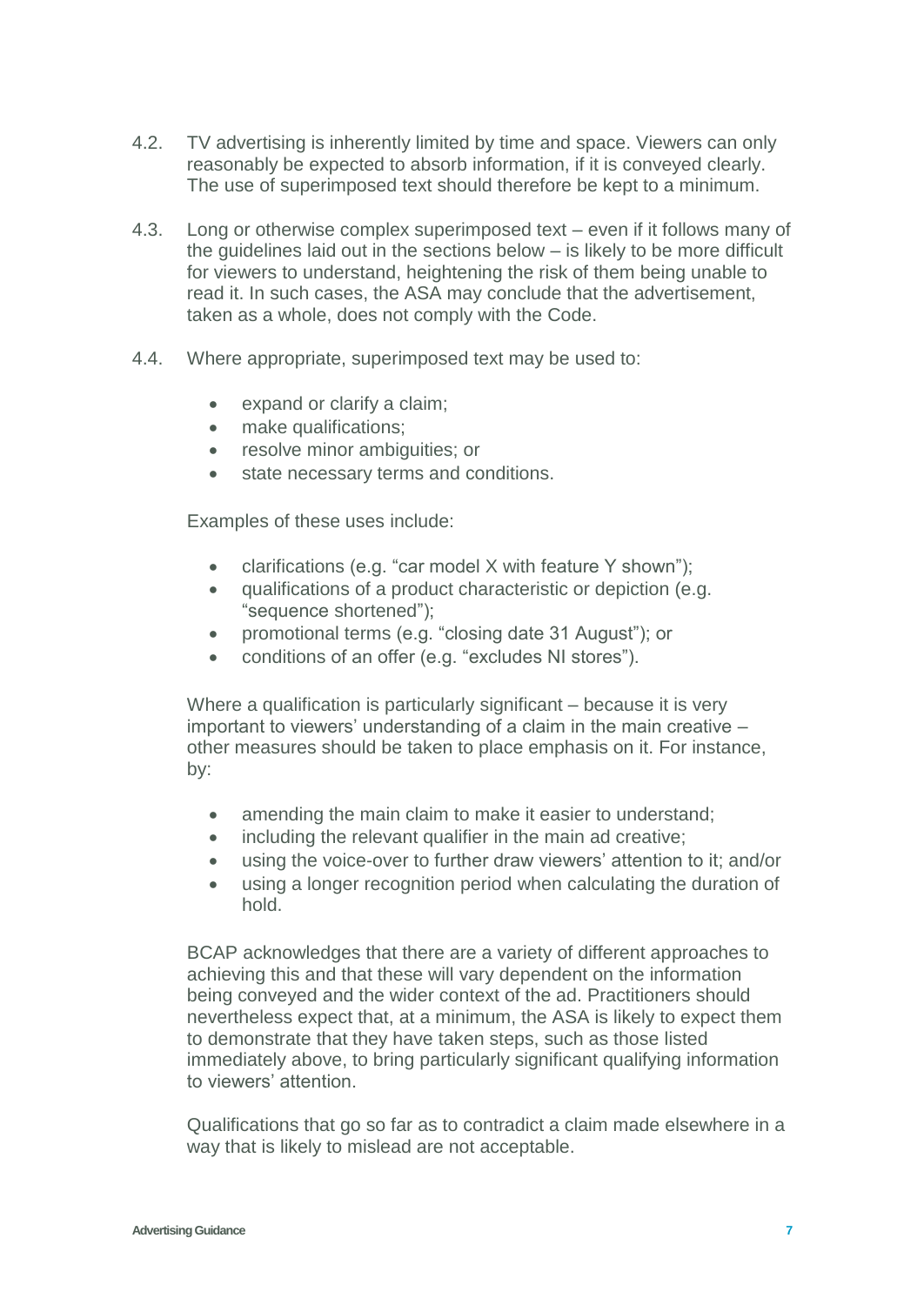- 4.5. Broadcasters and Clearcast, which acts on their behalf to pre-clear TV advertising, should seek to identify and challenge any proposed superimposed text that appears excessively long or complex. They should seek appropriate improvements, for instance:
	- modification of the headline claim to reduce the need for qualification through superimposed text;
	- removal or modification of words or phrases that are not simple and direct;
	- breaking messages down into shorter, more viewer-friendly phrases or sentences; and
	- removal of words, phrases or sentences that serve no essential purpose but might detract from more important information in the superimposed text or ad creative more generally.

Additional guidelines on viewer understanding and the complexity of text are included in section 7 below.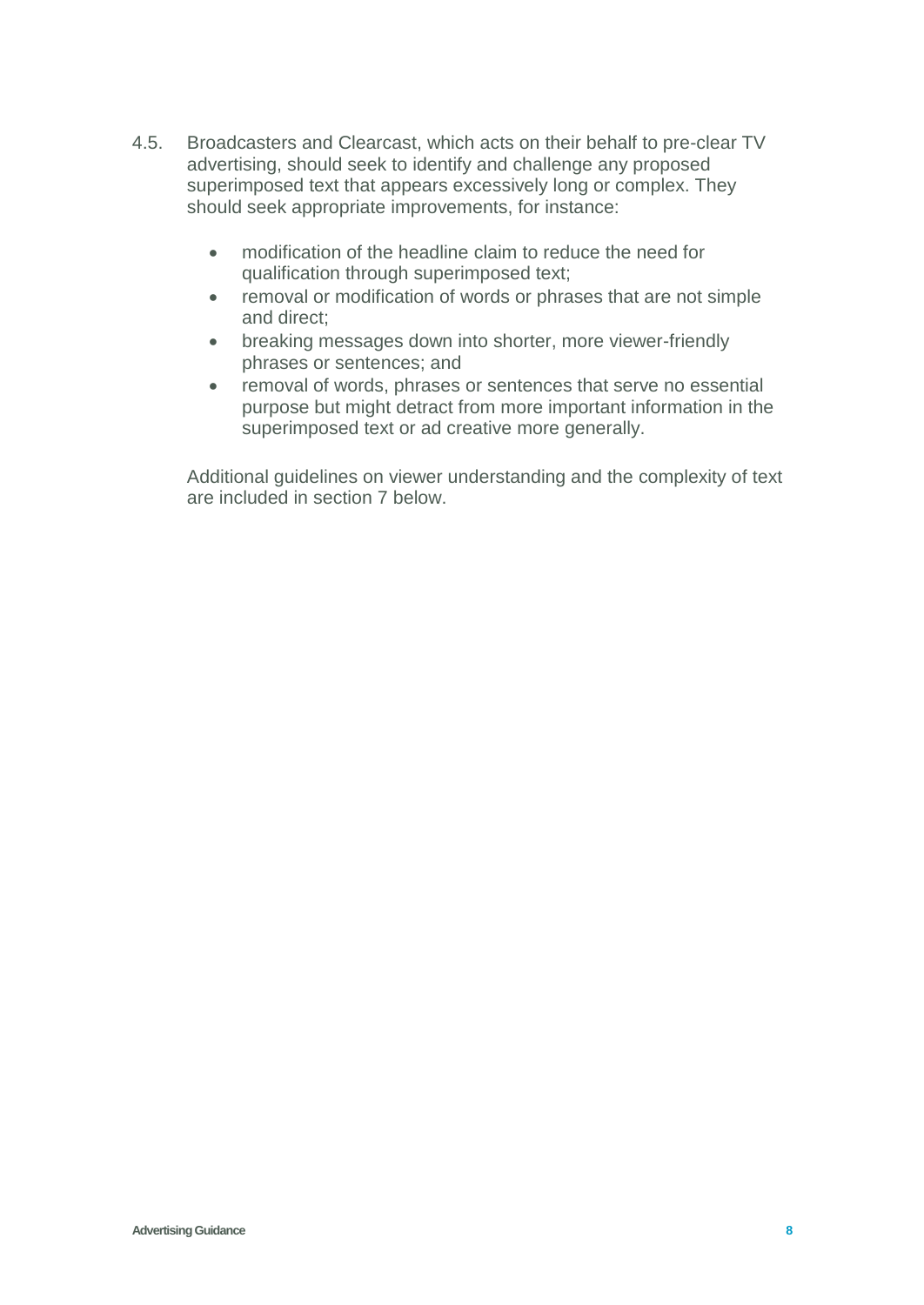## **Technical guidance**

## **5. Size of text**

#### 5.1. **Principle**

Superimposed text should be of sufficient size to be legible to viewers.

#### 5.2. **Measurement**

The size of supers is the vertical height of the text measured in terms of the number of television lines it occupies. In checking text size pretransmission, allowance must therefore be made for any picture compression effects.

Appendix 2 below provides a detailed outline of the method.

#### 5.3. **Treatment of upper and lower-case letters**

Line height of upper or lower-case letters is measured where possible using flat-topped letters (e.g. 'v', 'w' or 'x'. In letters with risers (e.g. a lower case 'd') or descenders (e.g. a lower case 'p') the risers and descenders do not count for the purposes of measuring line height. Letters curved at top and bottom (e.g. 'c', 'e' or 'o') should not be used when measuring line height.

#### 5.4. **Full-strength lines**

In measuring line height, only full-strength lines are counted. For aesthetic reasons, some text is given what may be described as 'beveled' edges where the individual letters tail off rather than have a sharply defined edge. There is also a technical device applied to some material that seeks to minimise the flicker that is a feature of the television system (known as 'anti-aliasing'). Round-topped letters such as 'o' can often give a similar effect.

In all these cases the effect is to produce television lines at the top and/or bottom of letters that are noticeably weaker and less distinct than the rest of the letter. These lower amplitude lines are disregarded for the purposes of calculating line height.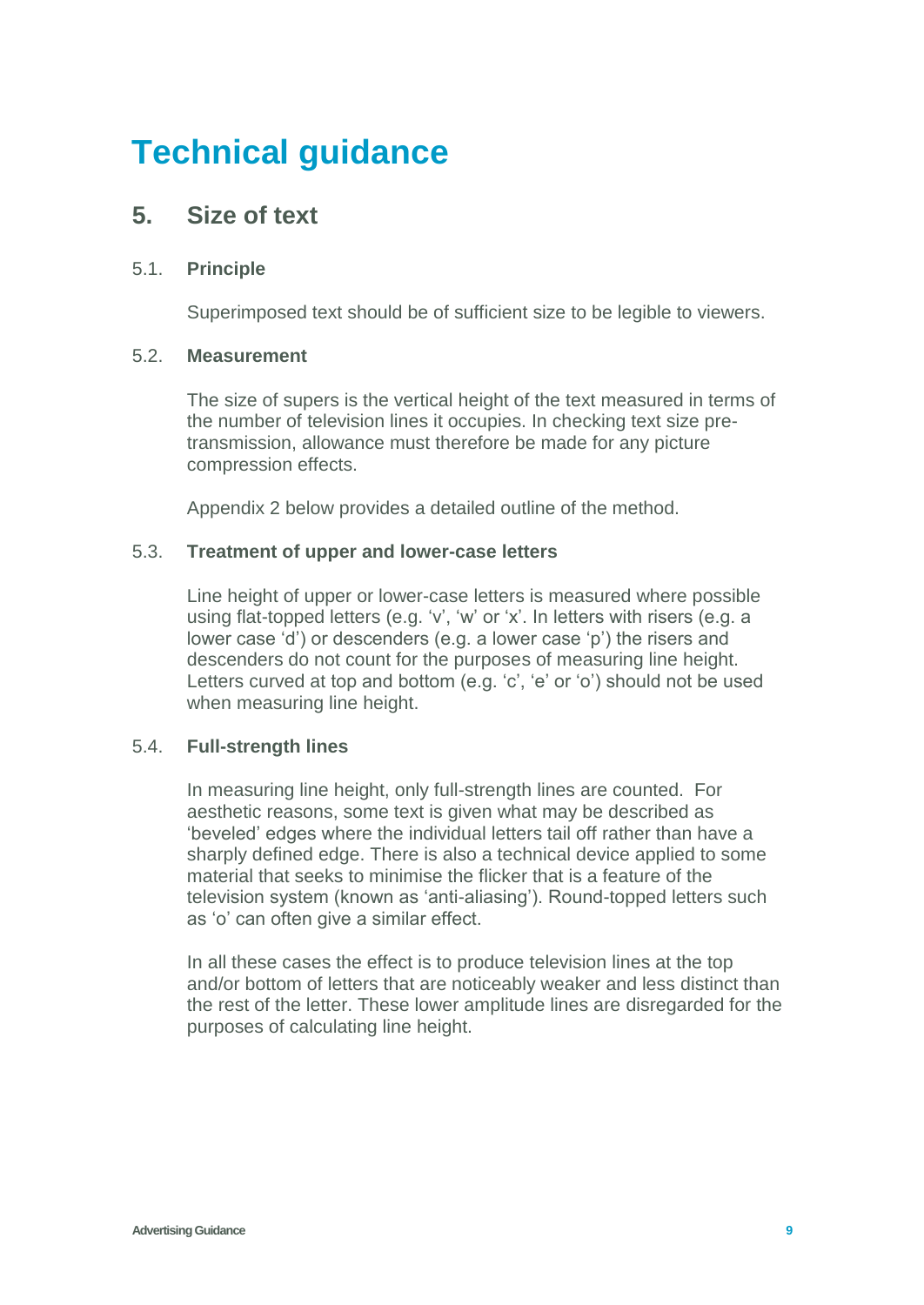#### 5.5. **Minimum line heights**

The preferred minimum heights for supers are given in the following  $table<sup>1</sup>$ .

| 16:9 aspect ratio                                                            | <b>SDTV</b>     | <b>HDTV</b>     |
|------------------------------------------------------------------------------|-----------------|-----------------|
| Preferred minimum text<br>height                                             | <b>16 Lines</b> | <b>30 Lines</b> |
| Minimum text height<br>(when placed on a<br>single-coloured opaque<br>block) | 14 Lines        | 26 Lines        |

#### 5.6. **SD to HD conversion**

30 HDTV lines are proportionally equivalent to 16 SDTV lines, based on the calculation (16  $\div$  576) x 1080 = 30. 26 HDTV lines are proportionally equivalent to 14 SDTV lines, based on the calculation  $(14 \div 576)$  x 1080  $= 26.25$ , rounded down to 26.

Those calculations are based on viewing an HDTV set with 1080 horizontal lines; regardless of the HDTV format in which an advertisement is made, character heights should reflect the heights quoted in the table when the picture is scaled to 1080 lines.

#### 5.7. **Non-European scripts**

The standard set out in this section is predicated on the use of European script where word recognition is to a significant extent influenced by the recognition of exterior word and letter shapes. Some foreign language channels my use pictographic and ideographic scripts. These often contain more information within the individual characters. In BCAP's view the size of text for such languages should be greater. However, in the absence of research in this area, no firm guidance on the amount by which size should be increased can be offered.

 $\overline{a}$ 

 $1$  The 16:9 aspect ratio is now the standard for broadcast services in the UK. However, some services or programming may still use legacy aspect ratios, principally, 4:3. Broadcasters are urged to exercise their best judgement when dealing with supers in ad content not in the 16:9 aspect ratio. For instance, for SDTV a preferred minimum text height of 14 lines is advised.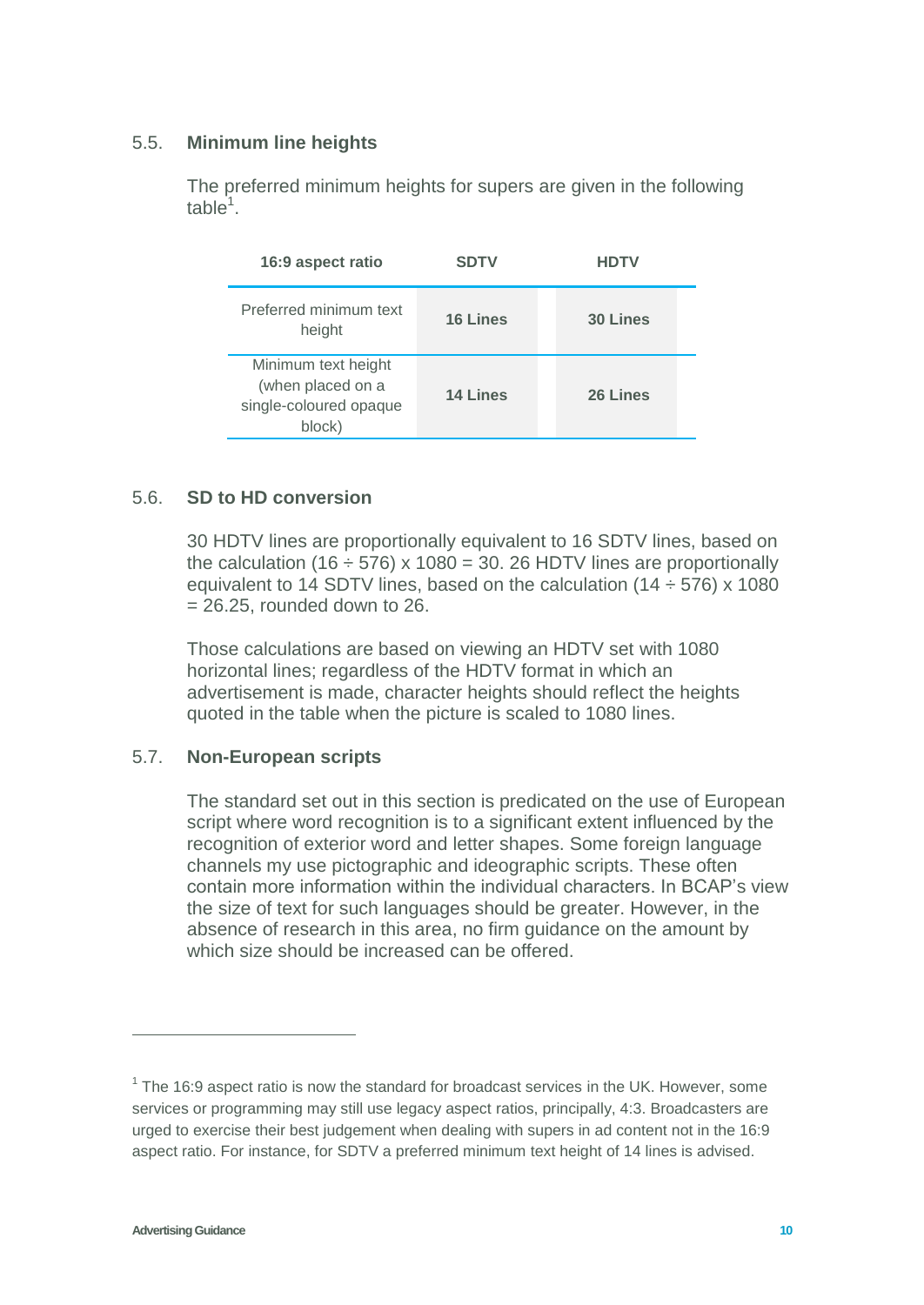A rule of thumb judgement, based on looking at dual language texts in print, suggests that an increase of two SDTV lines (for a standard of 18 lines and a minimum of 16 lines) and an increase of four HDTV lines (for a standard of 34 lines and a minimum of 30 lines) is likely to suffice.

#### 5.8. **Commercial breaks appearing in split screens**

Broadcasters can 'split' the screen to include a commercial break alongside programming content. For example, some sports programming includes updates on live events that appear around the commercials and thereby reduce the size of the screen. In such instances, broadcasters should use their judgement when scheduling advertising to avoid instances where significant use of supers that would otherwise comply with this guidance and the Code might cause problems for viewers.

## **6. Format and legibility of text**

#### 6.1. **Principle**

The text used in supers should legible to viewers both in terms of how it is presented and how it interacts with the visual content of the main ad creative.

#### 6.2. **Typeface**

Supers should be presented in a way that is easily familiar to viewers.

- Supers should use a plain typeface.
- Text that has a compressed or vertically 'stretched' appearance making it difficult for viewers to read should be avoided.
- Ornate, heavily serifed, italic typefaces and the like should be avoided.
- Text should be in lower-case with upper-case used only where normal for punctuation and in words or abbreviations that are commonly capitalised.
- Unconventional use of upper-case text is acceptable in circumstances, for instance, where it is specifically required by legislation or to comply with other requirements of regulatory bodies like the financial services regulator.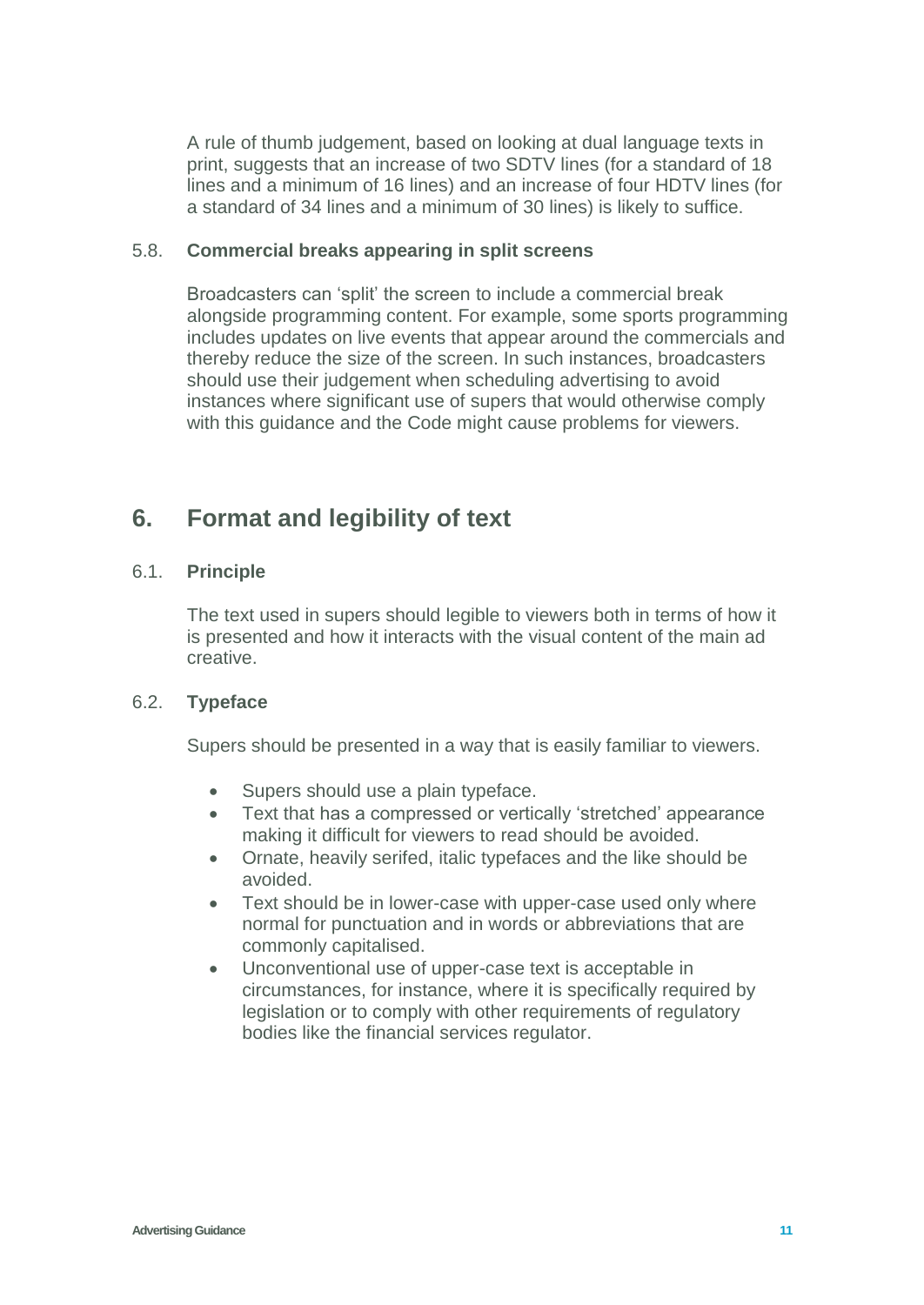#### 6.3. **Spacing**

The visible space between words should be greater than the visible space between letters and the visible space between lines should be greater than the visible space between words. Fully justified and proportional text should be avoided.

#### 6.4. **Background contrast**

The visual interaction of supers with the main ad creative can cause them to become unclear. Broadcasters should ensure that appropriate steps are taken to avoid this:

- The contrast between supers and the background, whether in terms of colour contrast or relative brightness, must be sufficient to permit the text to be clearly legible.
- Certain colour combinations are unlikely to produce readable text and should be avoided. Appendix 3 includes lists of combinations likely to be acceptable and those that should be avoided.
- As a general rule of thumb, 'light-on-light' combinations (e.g. whites and greys) are unlikely to be acceptable.
- Where the background ad creative distorts the text or might otherwise be distracting for viewers (for example, when it is moving or cuts from one view to another or where it results in more than one colour contrast between the supers and the background) creative approaches should be adopted to create an appropriate level of contrast, for example:
	- o using bold text in the supers; and/or
	- o changing the contrast of the part of the ad creative behind the supers.
- If an effective creative approach-based solution cannot be found, the supers should be placed on an opaque single-coloured block or band at the bottom of the screen (the lower portion of a letterbox).
- Supers presented in a block or band should have a clear margin in relation to the main ad creative (all around a block or above a band at the bottom of the screen). Anything less than 6 lines above and below the super is unlikely to be adequate. A sensible approximation of 6 vertical lines must be used horizontally at the ends of the block.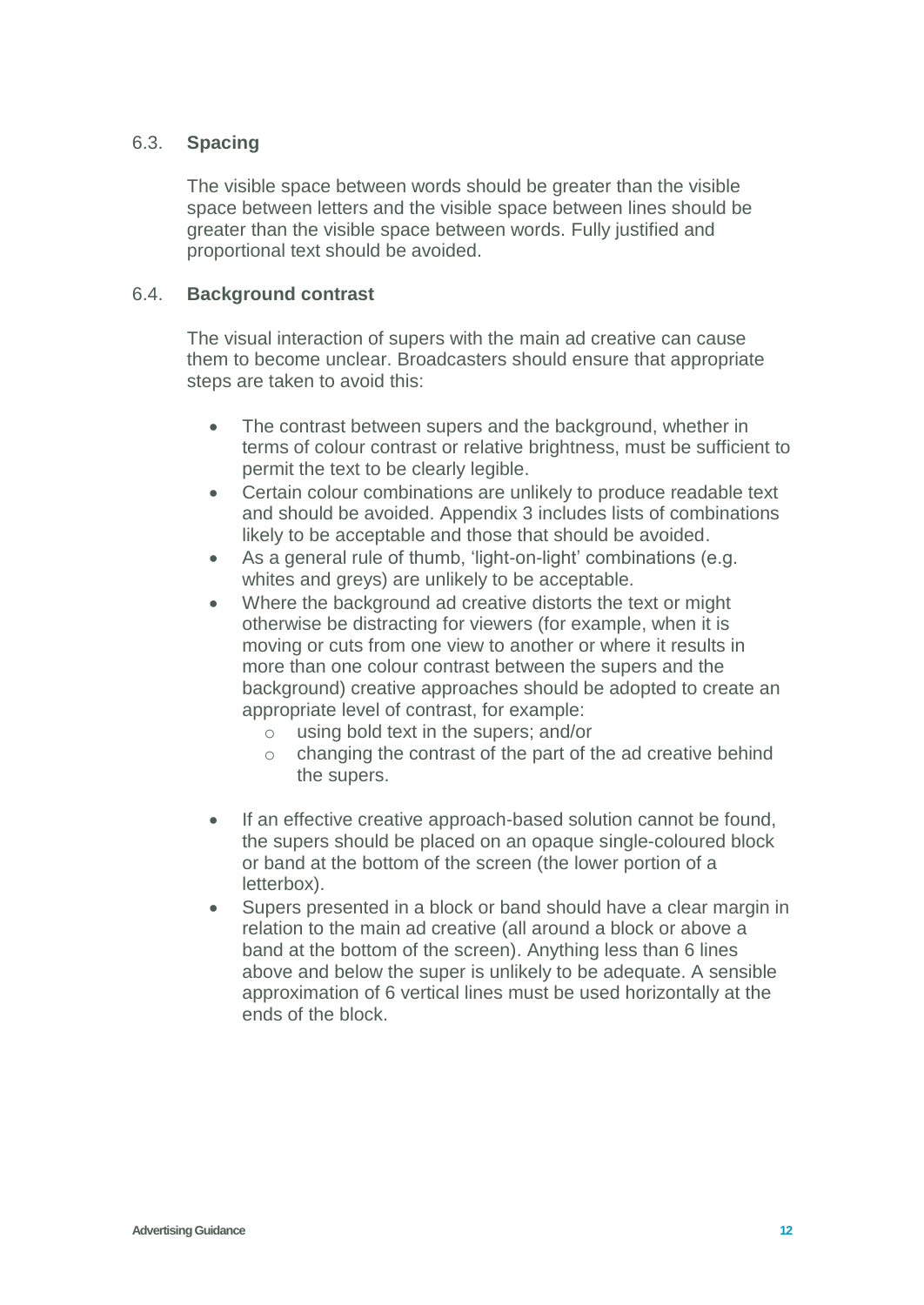#### 6.5. **Edging and shadowing**

Individual letters are sometimes 'edged' to make them stand out from the background. However, applying edging to small text can have the opposite effect to improving legibility because it results in blurring, a significant barrier to legibility. A similar problem can occur when applying shadow effects.

In improving the contrast between supers and their background in the main ad creative, practitioners are cautioned that these effects should be used sparingly and with care; edging or shadowing effects are not acceptable as substitutes for background blocks or bands as described under 6.4 above.

#### 6.6. **Fading**

Fading supers in and out of vision should be avoided. Such text will inherently be at less than optimum visibility for a part of its time on screen. If it is used, only the time when it is at optimum visibility will be counted for the purposes of duration of hold calculations.

#### 6.7. **Position and orientation**

The optimal position for supers is centered at the bottom of the creative. Viewers are less likely to anticipate supers appearing in other parts of the screen making them harder to read.

Text shown sideways, at an angle or distorted in any way, such as by being wrapped round a real or virtual object in the commercial, should be avoided.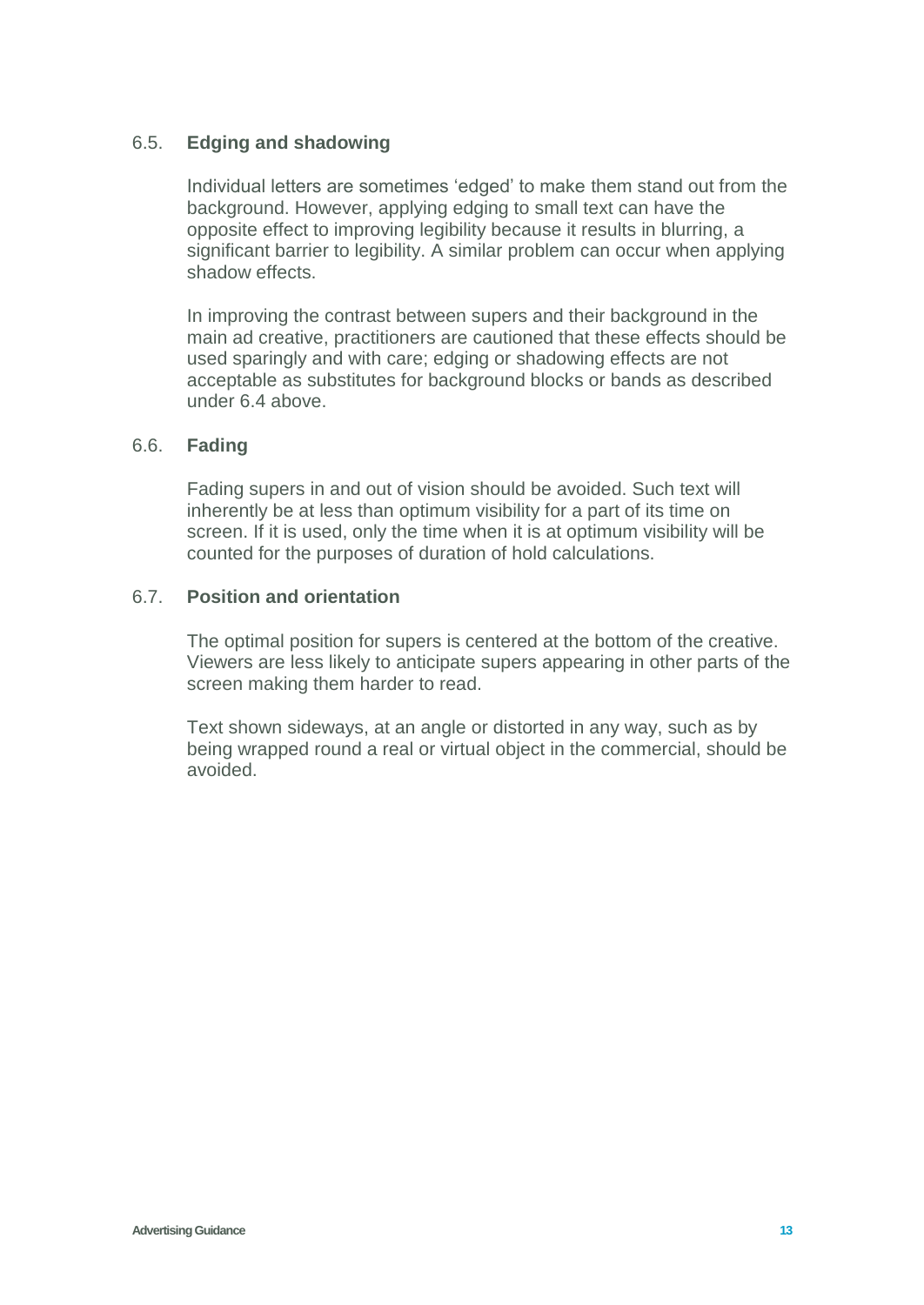#### 6.8. **Screen parameters**

Superimposed text positioned so that it is likely to be wholly or partially obscured or distorted at any edge of the picture area is unacceptable.

There is now only one caption safe area defined for 16:9 commercial material for UK transmission (see [EBU R95-1](https://tech.ebu.ch/publications/r095) for further details). All essential action should take place inside the 16:9 action safe area and all graphics and text should be framed within the 16:9 caption safe area.

The graphic below is an illustration of the action safe area and caption safe area in the HD environment.



The total number of lines is 1125 (active lines from 21 to 560 and 584 to 1123 inclusive = 1080 lines).

The complete digital line comprises 2200 pixels. Of these, the "digital active line" comprises 1920 pixels (numbered from 0 - 1919 inclusive). All active pixels are included in the image active line.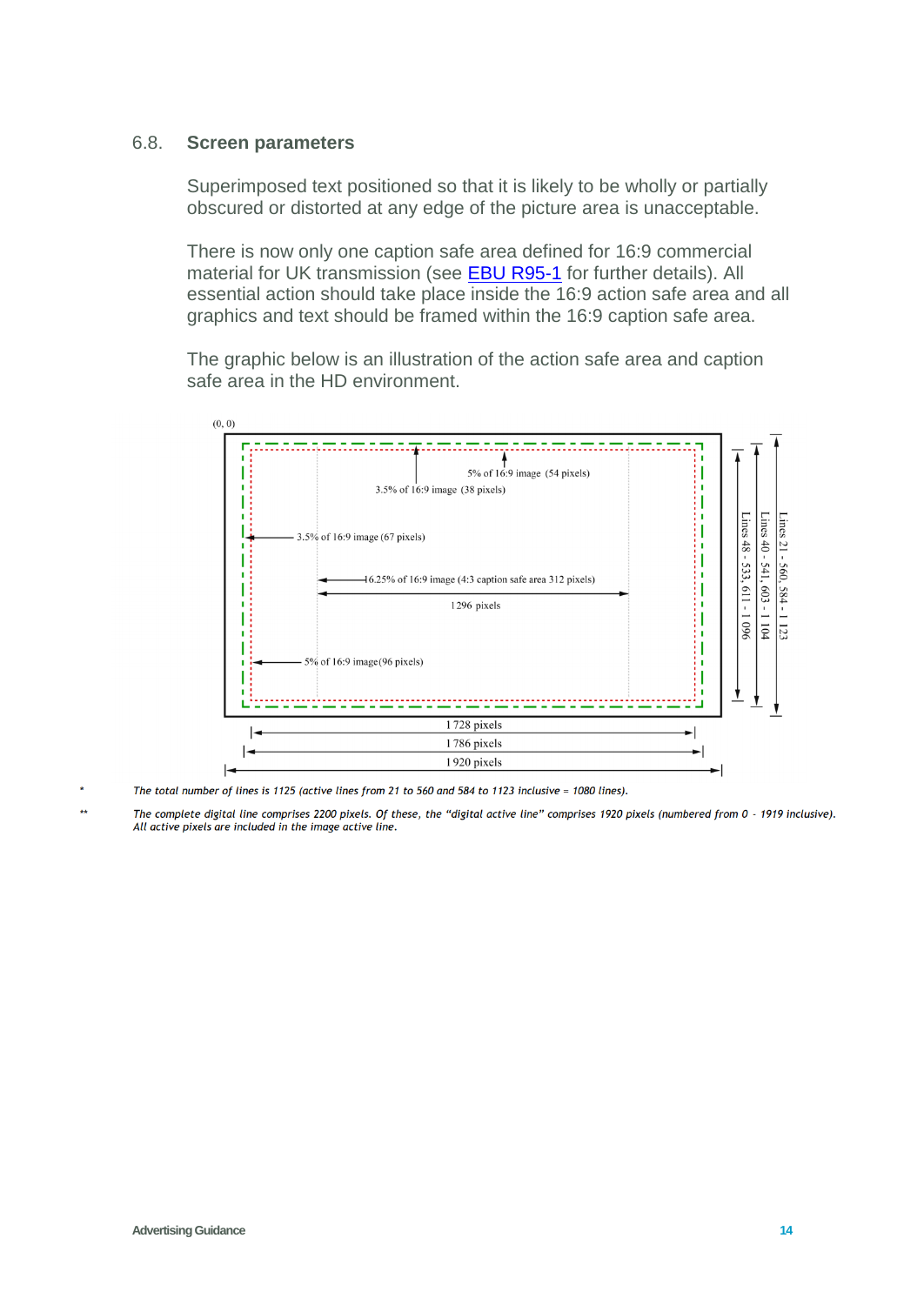## **7. Viewer understanding**

#### 7.1. **Principle**

Complexity is a significant bar to understanding superimposed text. Advertisers and practitioners, along with broadcasters and Clearcast when clearing ads for broadcast, should take all steps to ensure that supers are kept to a minimum and are as straight-forward and simple as possible.

#### 7.2. **Unnecessary text**

Broadcasters and Clearcast should not accept an advertiser's assertion that specific text is required for legal or other reasons. In BCAP's experience, this is not always the case; advertisers' legal advisors may sometimes be excessively cautious.

Broadcasters and Clearcast should use their judgement to identify circumstances where advertisers should be asked to provide an appropriate justification of the inclusion of a piece of text in supers.

#### 7.3. **Types of word to avoid**

Certain types of word to be avoided as far as possible because they are not quickly recognisable and are therefore processed slowly by viewers. For example:

- unfamiliar words:
- jargon words;
- legalistic words;
- **.** long words:
- **.** less common abbreviations; and
- proper nouns.

#### 7.4. **Sentence structure**

Sentences should be:

- short, contained on one line; and
- simple, containing one key idea, with no subordinate phrases or clauses.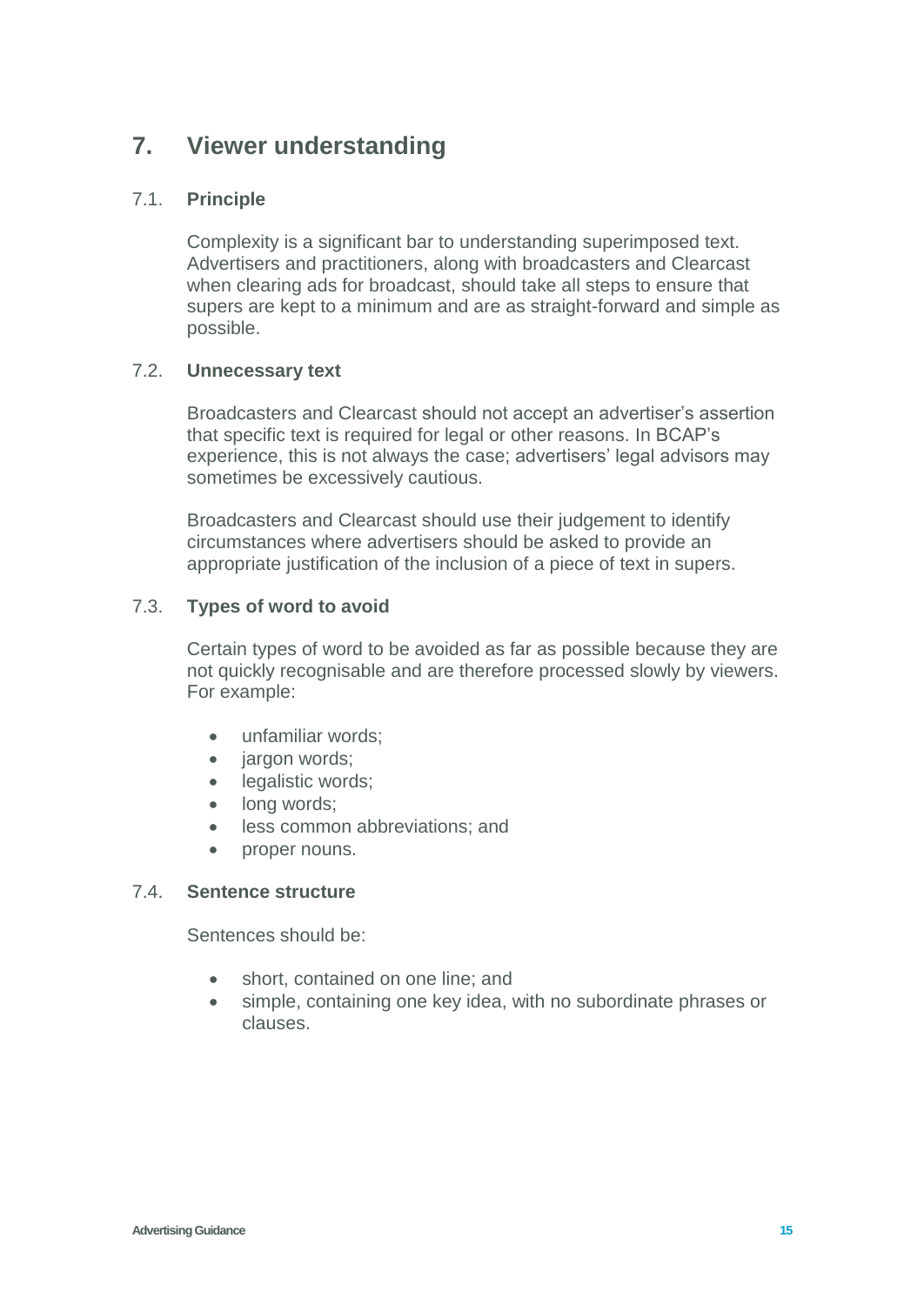#### 7.5. **Length of text**

As a general principle, the longer supers are, the greater the burden on viewers in reading them. This is likely to increase the risk of supers either being in breach or contributing to a breach of the misleading advertising rules of the BCAP Code.

The following points should be considered:

- Practitioners should take all reasonable steps to ensure the length of text is kept to a minimum.
- Large blocks of text are likely to deter a viewer from even attempting to read the contents.
- Supers that take up a full line length tend to be harder to read for viewers than the same information presented in two shorter lines.
- Supers that take up more than two full length lines are likely to necessitate higher requirements for both size of text and duration of hold:
	- o a minimum size of at least 16 lines; and
	- o a hold duration of at least 4 words per second in addition to the recognition period.
- In reducing the amount of text, whole phrases or sentences should be considered for removal before individual words. The removal of individual words can often make supers more difficult to read because they become fragmented. A longer text that is a proper sentence with all the words in place can sometimes communicate better and more quickly than a shorter one with words removed.

#### 7.6. **Layout of text**

Supers should be arranged so as to maximise the opportunity for viewers to understand the information contained in them.

Where qualifying information is divorced from the claim it qualifies (e.g. where the super is at the beginning and the claim qualified at the end of an advertisement), the ASA may consider it material factor in determining the acceptability of the advertising.

Where large amounts of text are mandated (for instance, because of statutory requirements), the way it is presented can help viewers to read it, for example:

- Within blocks of text, line endings should coincide with the ends of sentences or phrases.
- Separate supers should be placed as close as practicable to that part of the advertisement to which they refer.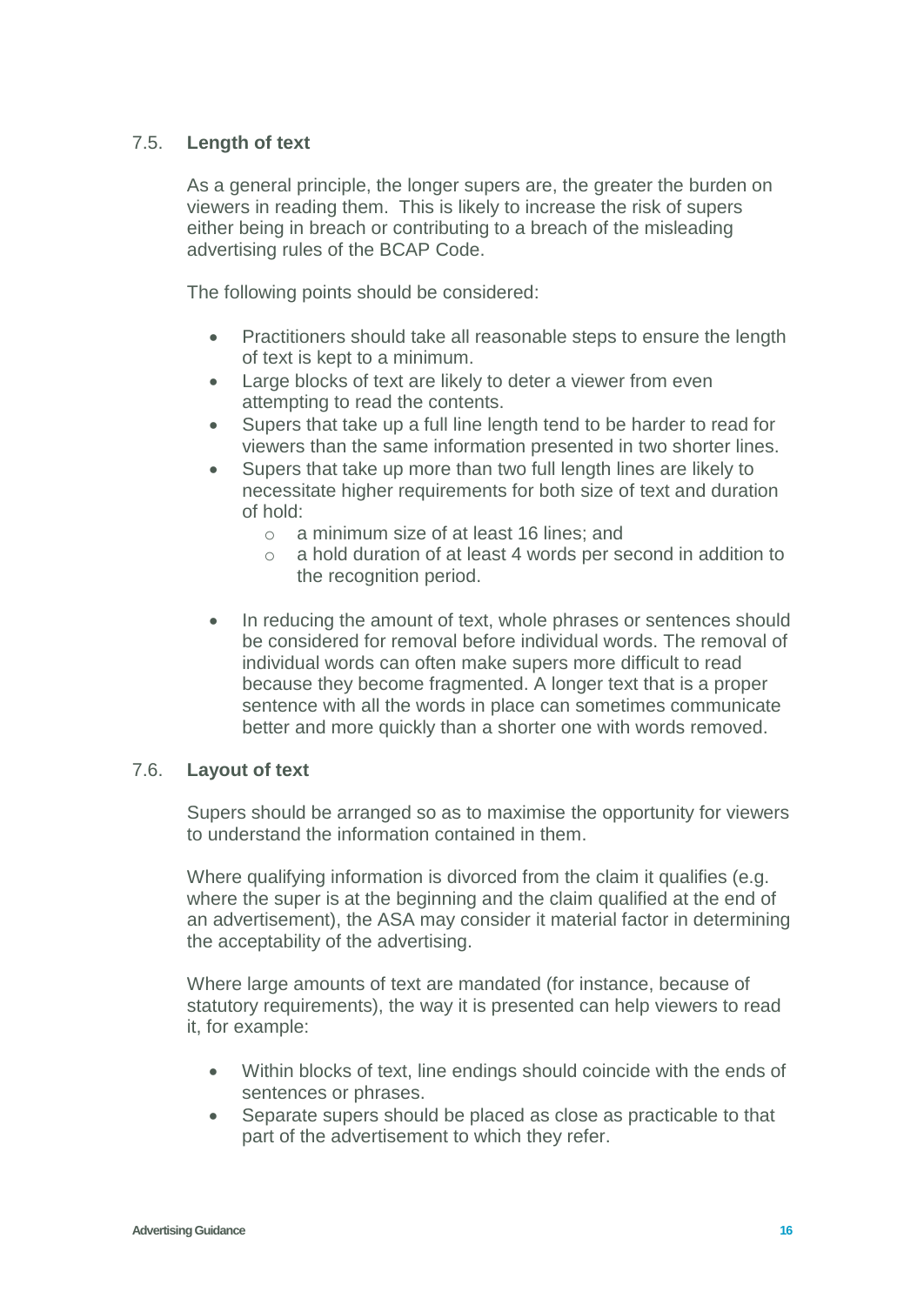#### 7.7. **Competition with other ad messages**

In many instances, viewers are less likely to be able to read and understand information contained within supers when it is competing with other information – in particular, other text – presented in the main ad creative. This is likely to be mitigated by the information presented in the super being closely related to the messages of the main ad creative. Practitioners should ensure as far as possible that supers relate closely to the information and messages of the main creative to maximise viewers' opportunity to read and understand them.

#### 7.8. **Use of numbers and calculation**

Large amounts of numerical information can frustrate viewer understanding. Practitioners should avoid supers with multiple pieces of complex numerical information (e.g. information on a monthly price, contract length, delivery charges and activation fees for a service). Spreading such information over a number of supers is more likely to be acceptable.

Ordinarily, supers that require viewers to make additional calculations are unlikely to be acceptable. This is unlikely to apply to commonly understood information (e.g. price indications) such as stating only the monthly price of a 12-month contract.

## **8. Duration of hold**

- 8.1. Viewers must be given an appropriate length of time to read superimposed text. This part of the guidance outlines a method for establishing the duration of hold in the context of a particular ad.
- 8.2. In general, supers should be held for a duration calculated at the rate of 5 words per second (i.e. 0.2 seconds per word or 300 words per minute).
- 8.3. An additional 'recognition period' should be added to the duration of hold calculated. Where the supers concerned contain:
	- 9 words or fewer, the recognition period is 2 seconds; and
	- 10 words or more, the recognition period is 3 seconds.

Additionally, in conjunction with section 4.4 above, where qualifying information in a super is particularly significant practitioners should use a longer recognition period than those above (at least an additional 2 seconds) to create a greater window for viewers to absorb the information presented.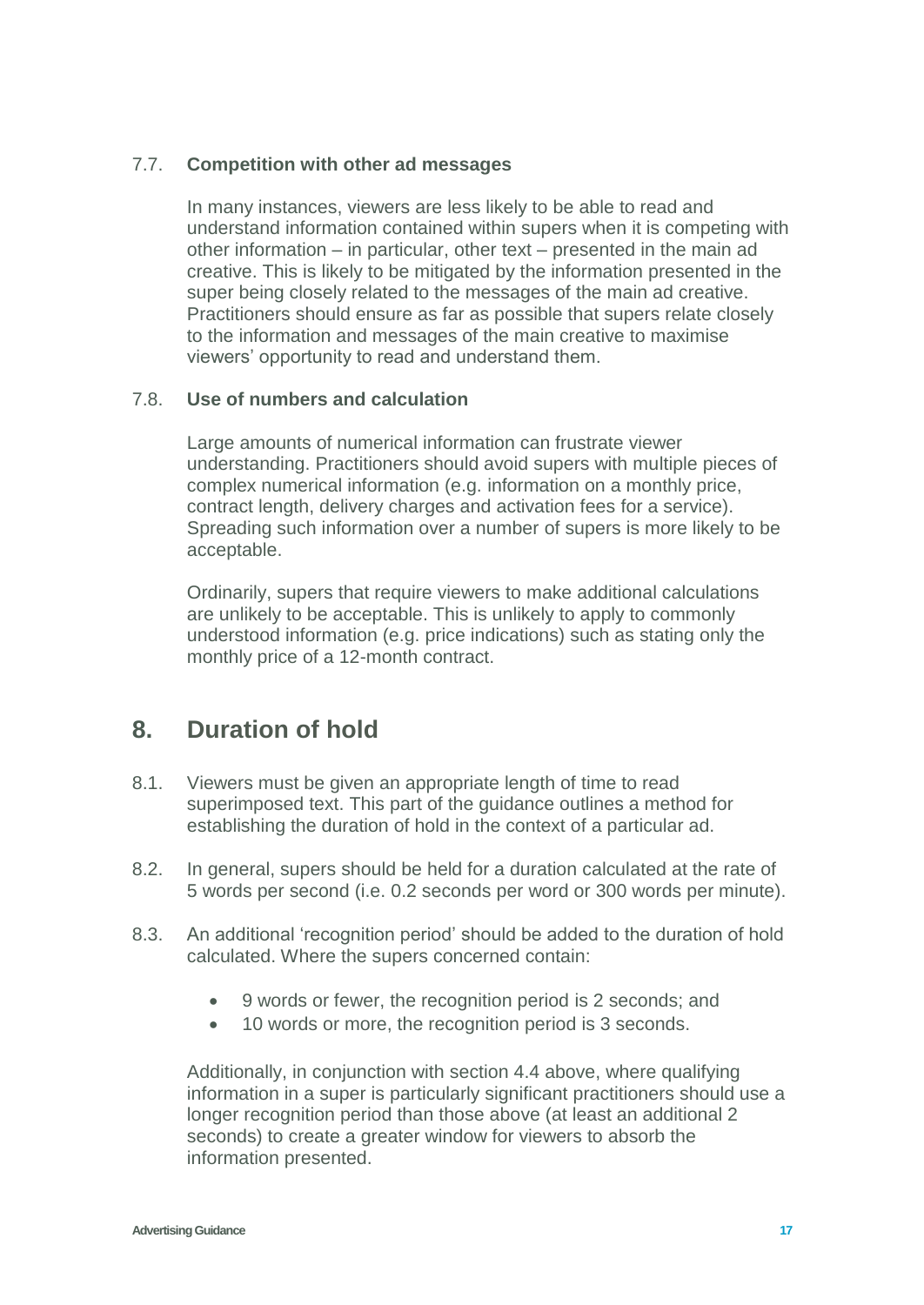See Appendix 1 below for a table of hold durations.

- 8.4. For the purposes of calculating the duration of hold of a super, all forms of text appearing on screen at any one point in time should be counted. This includes both superimposed text and, subject to the exemptions in section 8.5 below, any text content in the main ad creative regardless of where on screen it appears and whether or not it is repeated in audio.
- 8.5. The following types of text are excluded from the calculation of duration of hold:
	- a company name, brand name or logo;
	- text that is included for reasons of a purely technical legal nature unrelated to consumer protection or the offer (in practice this will almost always apply only to film and video trailer credits and to copyright disclaimers or the like);
	- text that is purely incidental to the advertisement and of such a kind that viewers will be unlikely to believe contains information (e.g. text on packaging where this is not being used to convey any part of the claim or offer); and
	- abstract signs such as '£' or '%' or decimal point, in numbers or prices.
- 8.6. Numbers should be treated as they are commonly pronounced as words.

Where an obvious and generally recognised short form of vocalising numbers exists, this may be used for the purposes of calculation. It will not usually be necessary to count 'thousand/s', 'hundred/s', or the conjunction 'and' as separate words in a number string. For example, '1,255' can be vocalised as "twelve [hundred and] fifty-five" and a word count of three would be acceptable.

Long numbers should usually be presented on screen according to relevant conventions, e.g. telephone numbers (0207 922 2200; 01234 567 890) or other long numbers in groups of three (10,000; 100,000).

- 8.7. The following miscellaneous expressions should usually be counted as one word:
	- e-mail addresses;
	- internet URLs: and
	- common abbreviations, such as, 'APR', 'RRP' or 'PO Box'.

Postcodes in addresses may be counted as one word per group of letters and numbers only where an otherwise full address is given.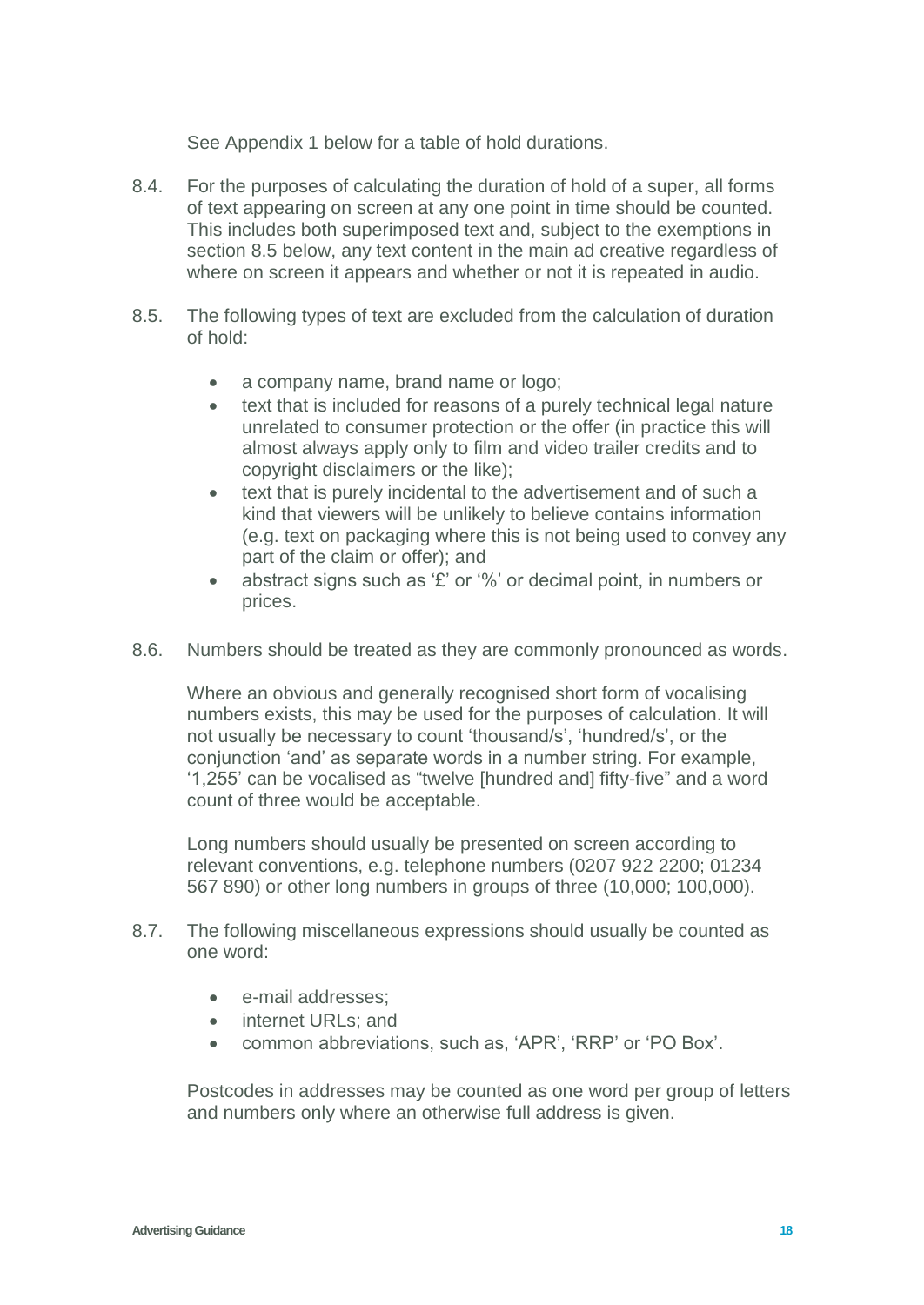8.8. To calculate the appropriate duration for text which rolls or scrolls across the screen, first determine the total number of seconds the caption would need to be held if it was a static caption. The moving caption should take this amount of time to move across the screen, at a steady and even rate.

## **9. Combined effects**

9.1. The factors influencing readability of supers outlined in section 4-8 above can work in combination to frustrate viewers' attempts to read and understand them. Practitioners are cautioned that the ASA will consider the factors individually and cumulatively when investigating complaints. One action that BCAP recommends to mitigate this risk is to ensure that supers are presented with appropriate contrast from the background creative as per section 6 above.

## **10. Short ads or shortened versions**

10.1. Advertisers sometime create deliberately short commercials or shortened versions of longer commercials. These inherently limit the available time and space for supers to be displayed. Advertisers should exercise caution in such circumstances to ensure their ads still conform to the approach outlined above.

## **11. Subtitling**

- 11.1. The following additional points should be borne in mind when advertisements are to be subtitled in the form of text for the hearing impaired.
- 11.2. When positioning subtitling on the screen care must be taken to avoid obscuring any visual, including other forms of text, that is material to the offer.
- 11.3. Care should be taken in paraphrasing the audio for text transmission that no essential consumer protection or material information material is lost or any misleading impression given relating to the offer.

Further guidance on the use of subtitling is available from the Ofcom Television Licensing and Planning Group.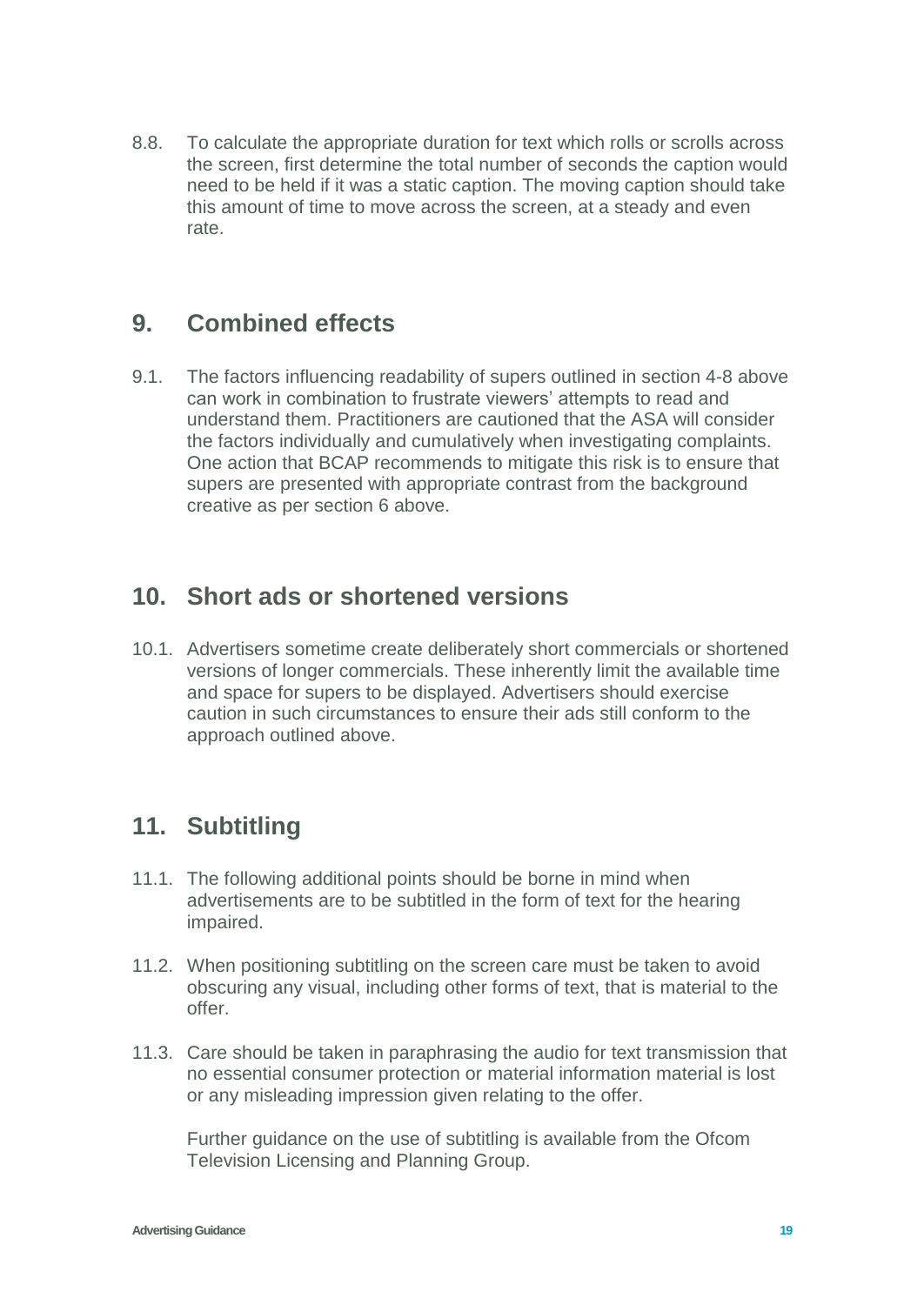## **Appendix 1:** Duration of hold calculations

a) 'Short' supers (containing 9 words or fewer) – 0.2 seconds per word plus 2 seconds recognition time; for example:

| Number of<br>words | <b>Duration in seconds</b><br>(including recognition<br>time) | <b>Number</b><br>of words | <b>Duration in seconds</b><br>(including recognition<br>time) |
|--------------------|---------------------------------------------------------------|---------------------------|---------------------------------------------------------------|
|                    | 2.2                                                           | 6                         | 3.2                                                           |
| $\mathfrak{D}$     | 2.4                                                           |                           | 3.4                                                           |
| 3                  | 2.6                                                           | 8                         | 3.6                                                           |
| 4                  | 2.8                                                           | 9                         | 3.8                                                           |
| 5                  | 3.0                                                           |                           |                                                               |

b) 'Long' supers (containing 10 words or more) – 0.2 seconds per word plus 3 seconds recognition time; for example:

| Number of<br>words | <b>Duration in seconds</b><br>(including recognition<br>time) | <b>Number</b><br>of words | <b>Duration in seconds</b><br>(including recognition<br>time) |
|--------------------|---------------------------------------------------------------|---------------------------|---------------------------------------------------------------|
| 10                 | 5.0                                                           | 21                        | 7.2                                                           |
| 11                 | 5.2                                                           | 22                        | 7.4                                                           |
| 12 <sup>2</sup>    | 5.4                                                           | 23                        | 7.6                                                           |
| 13                 | 5.6                                                           | 24                        | 7.8                                                           |
| 14                 | 5.8                                                           | 25                        | 8.0                                                           |
| 15                 | 6.0                                                           | 26                        | 8.2                                                           |
| 16                 | 6.2                                                           | 27                        | 8.4                                                           |
| 17                 | 6.4                                                           | 28                        | 8.6                                                           |
| 18                 | 6.6                                                           | 29                        | 8.8                                                           |
| 19                 | 6.8                                                           | 30                        | 9.0                                                           |
| 20                 | 7.0                                                           | (etc)                     |                                                               |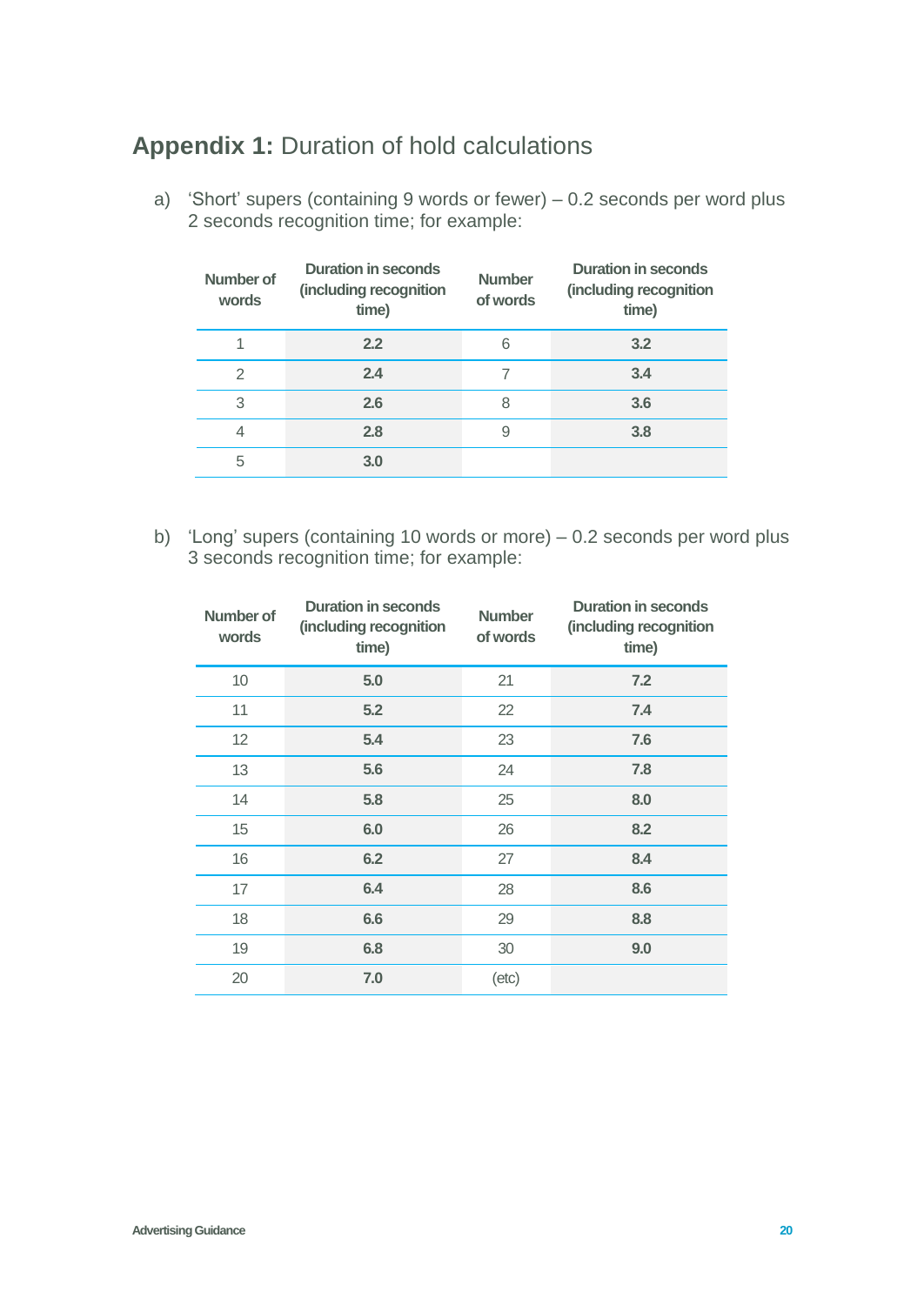## **Appendix 2:** Method of measuring line height

Digital image and video editing equipment allow for a variety of means of measuring line height. This is a basic method for ensuring that practitioners' processes are in line with BCAP's intended approach outlined above.

- a) Capture a frame from the ad including the text to be measured.
- b) Convert that image to an uncompressed graphics file; the image should not be revised or re-sized in any way.
- c) Using common graphics editing software zoom in on the image to the point where individual pixels can be clearly seen.
- d) Count the number of TV lines displayed; for example, for a white caption on a dark background, count the number of vertical lines of full brightness pixels.

Each horizontal line of pixels represents a television line. To calculate the line height, simply count the number of vertical lines containing the darkest pixels, using where possible flat-topped letters (e.g. 'i', 'x').

Although when printed there are variations in the density of individual pixels even within the main body of the letters it is a fairly simple matter to identify the upper and lower horizontal boundaries. Where no flattopped letters are available, ignore any risers (e.g. 'h' and 't') and descenders (e.g. 'g') and the top and bottom lines of rounded letters (e.g. 'g', 'h', 'e').

Note how this example demonstrates that the tops and bottoms of rounded letters fall outside the maximum brightness vertical height of flattopped letters. If the pattern of pixels making up the letters is not easily identifiable against the background this probably indicates that the relative contrast between text and background is insufficient. The text probably needs to be placed on a block.

See section 6 above.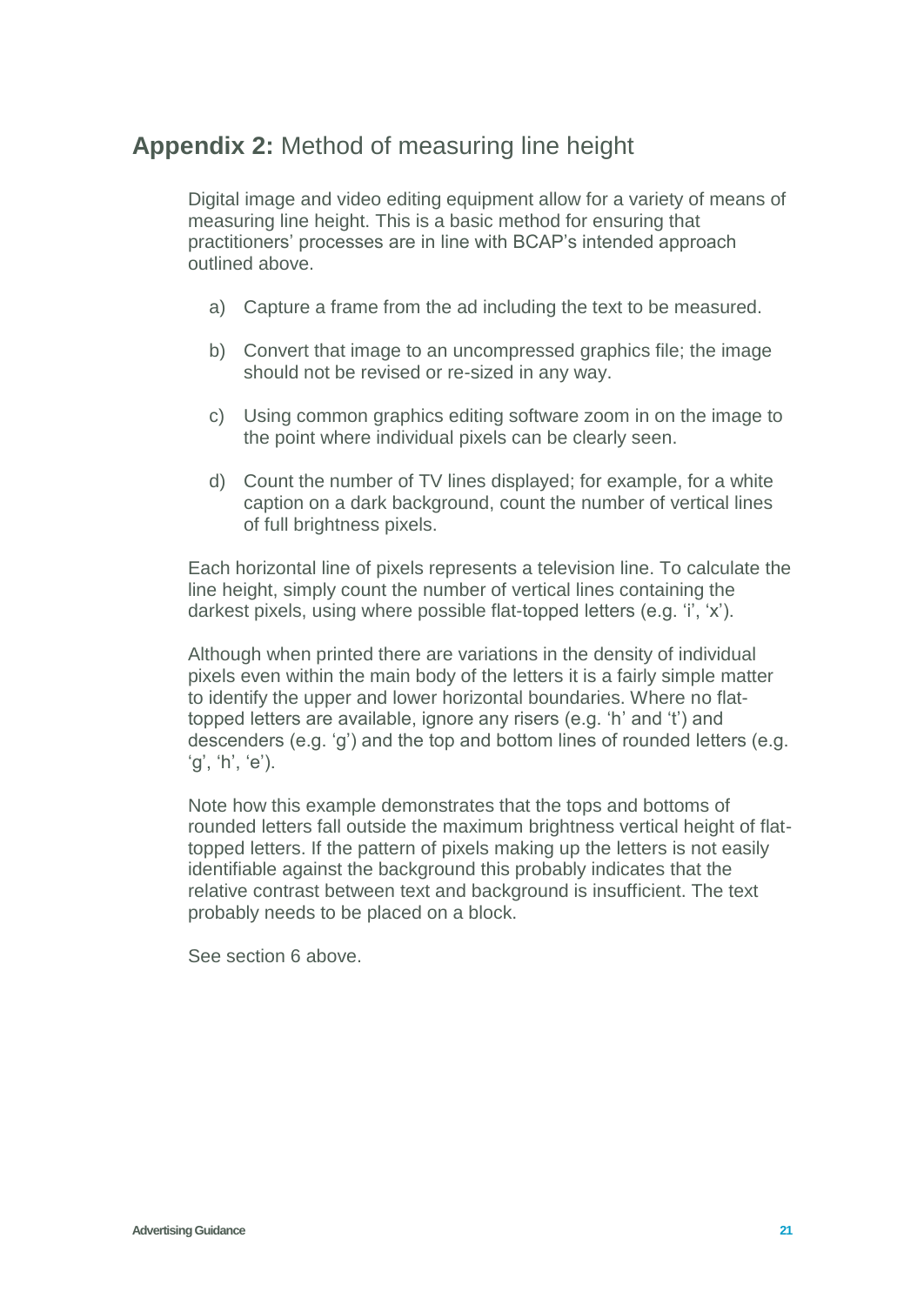## **Appendix 3:** Colour combinations

a) Certain colour combinations have been found to make text difficult to read and so should be avoided:

| <b>Text colour</b> | <b>Background</b> | <b>Text colour</b> | <b>Background</b>      |
|--------------------|-------------------|--------------------|------------------------|
| White              | Yellow            | Magenta            | Red                    |
| Yellow             | White, Cyan       | Red                | <b>Magenta (Green)</b> |
| Cyan               | Green, Yellow     | <b>Blue</b>        | <b>Black</b>           |
| Green              | Cyan, Blue        |                    |                        |

b) Other combinations have been found more likely to be acceptable:

| <b>Text colour</b> | <b>Background</b>                   | <b>Text colour</b> | <b>Background</b>              |
|--------------------|-------------------------------------|--------------------|--------------------------------|
| White              | Magenta, Red,<br>Green, Blue, Black | Magenta            | <b>Blue, White</b>             |
| Yellow             | <b>Blue</b>                         | Red                | White, Yellow, Cyan<br>(Green) |
| Cyan               | <b>Blue</b>                         | <b>Blue</b>        | White                          |
| Green              | <b>Yellow, White</b>                |                    |                                |

Note: Black on white is a combination hitherto used quite successfully in television advertising, although the research indicates that it is not an ideal combination.

See section 6 above.

**Introduced:** March 2019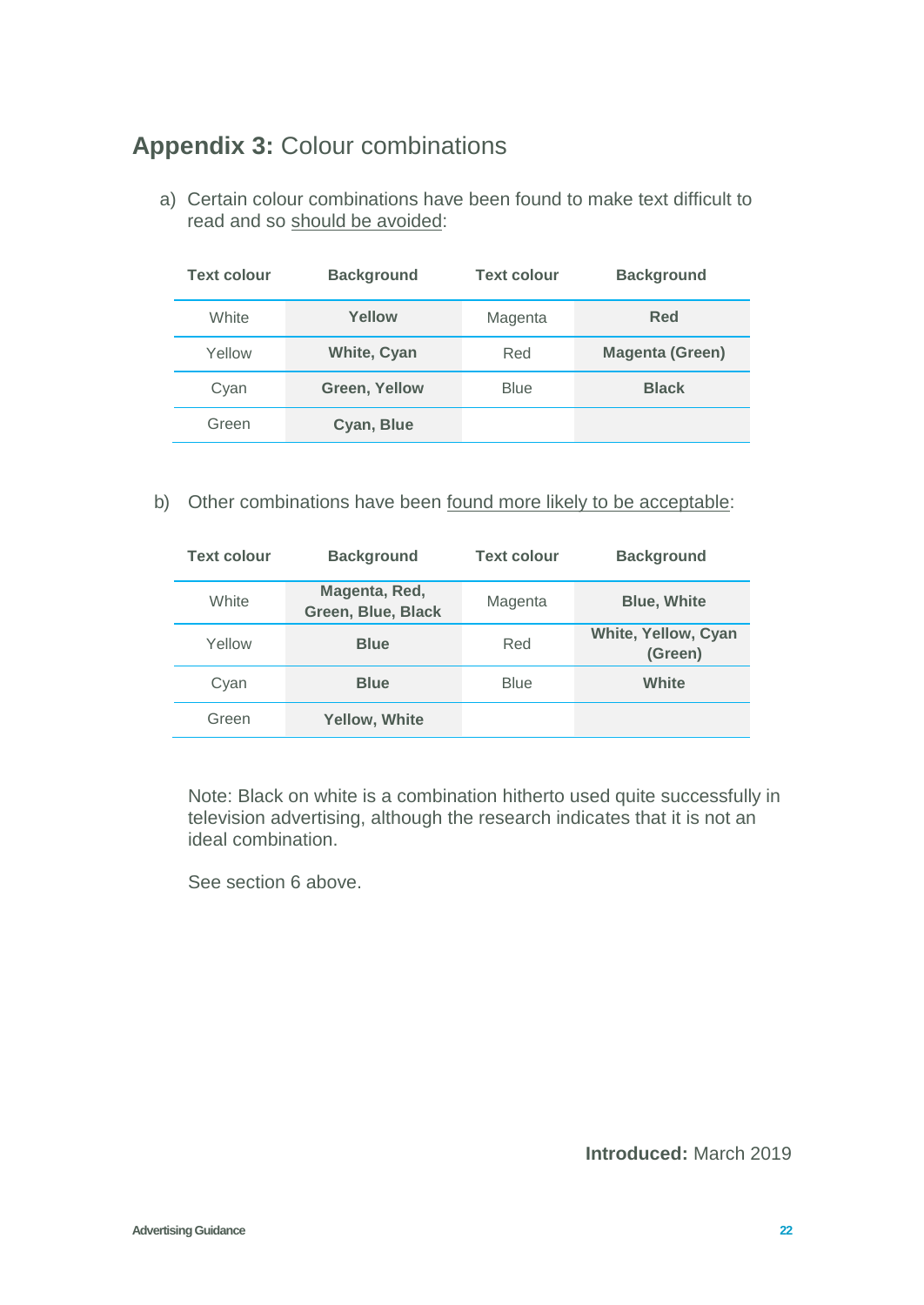*Advice on specific non-broadcast marketing communications is available from the Copy Advice team by telephone on 020 7492 2100, or you can log a specific written enquiry via the [online request form.](https://www.asa.org.uk/advice-and-resources/bespoke-copy-advice.html)* 

*The [Advice and Training](https://www.asa.org.uk/advice-and-resources.html) section of the CAP website contains a full list of Advertising Guidance notes as well as access to the full AdviceOnline database, which links through to relevant Code rules and ASA rulings.*